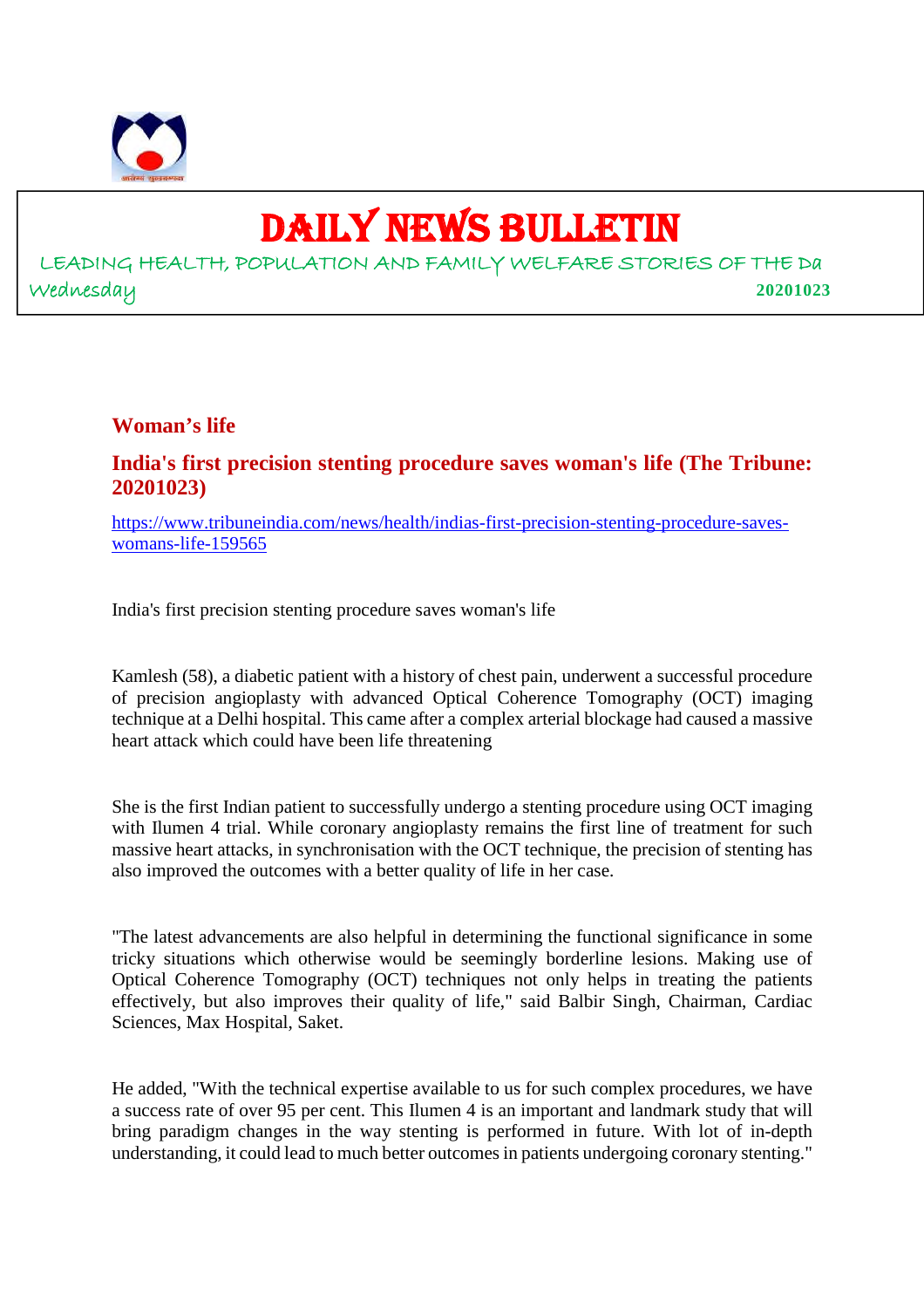Modern advances made in the field of cardiology have assisted well in decision making and better treatment outcomes for patients with heart blockages and even end-stage heart diseases.

"Angioplasty for treatment of heart attacks saves lives by rapidly stopping a coronary blockage and re-establishing bloodstream to the heart. Patients undergoing angioplasty using OCT have a quicker recovery time and can get back to normal life within 2 days of the procedure. Apart from being the best treatment option for angioplasty also treats patients with serious coronary illness including acute heart attacks," added Singh. IANS

# **COVID-19 vaccine**

# **Moderna completes enrollment in its large COVID-19 vaccine study (The Tribune: 20201023)**

https://www.tribuneindia.com/news/health/moderna-completes-enrollment-in-its-large-covid-19-vaccine-study-159543

Company says, over 25,650 participants have so far received their second shot of the vaccine candidate

Moderna completes enrollment in its large COVID-19 vaccine study

Photo for representational purpose only.

Moderna Inc said on Thursday it had completed enrolling 30,000 participants in a late-stage study testing its experimental coronavirus vaccine.

Over 25,650 participants have so far received their second shot of the vaccine candidate, mRNA-1273, the company said.

Moderna said its study includes more than 11,000 participants from minority communities in the US, representing 37 per cent of the study population. Reuters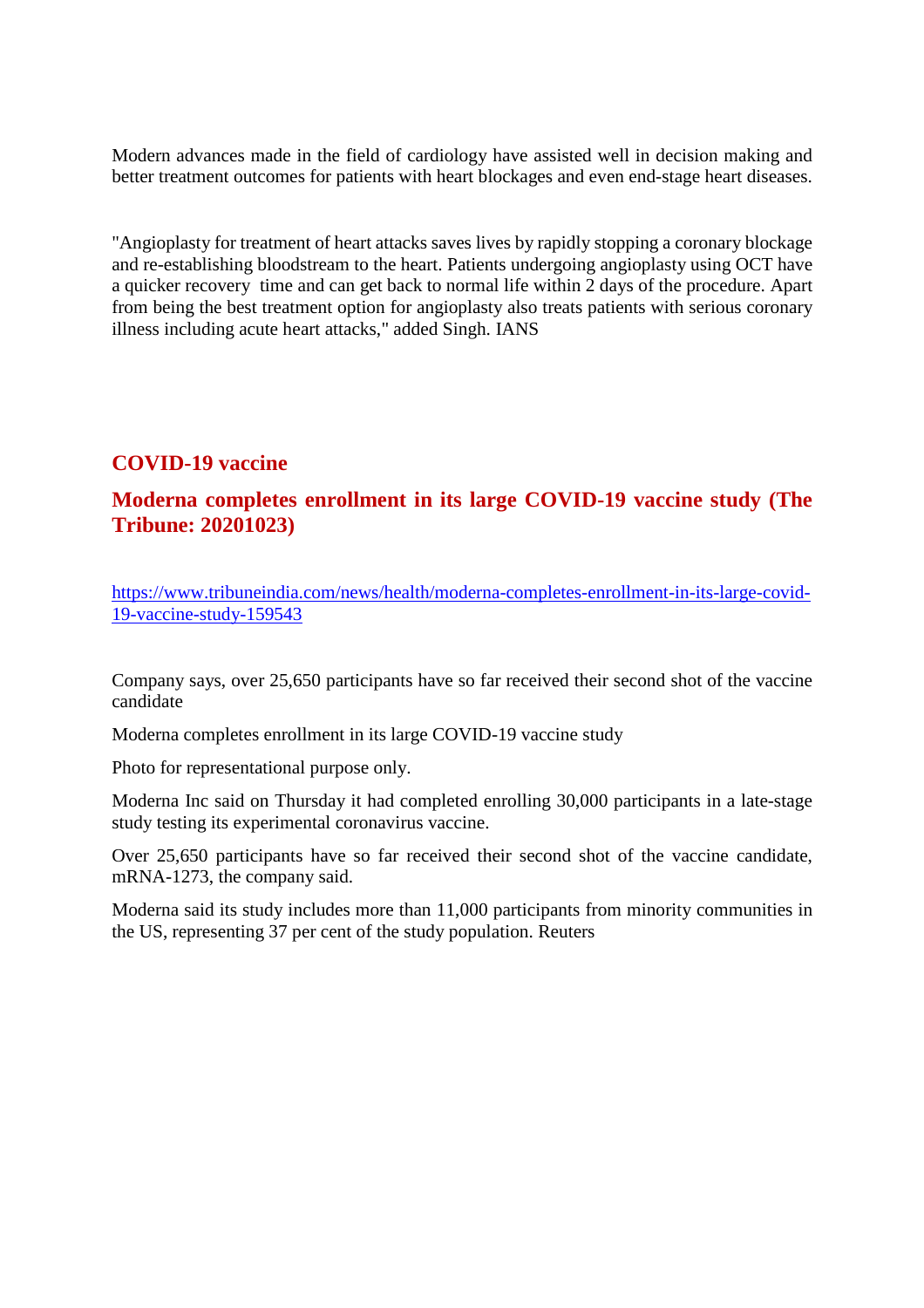**New Cases**

**US case trajectory surpasses India's (Hindustan Times: 20201023)**

https://epaper.hindustantimes.com/Home/ArticleView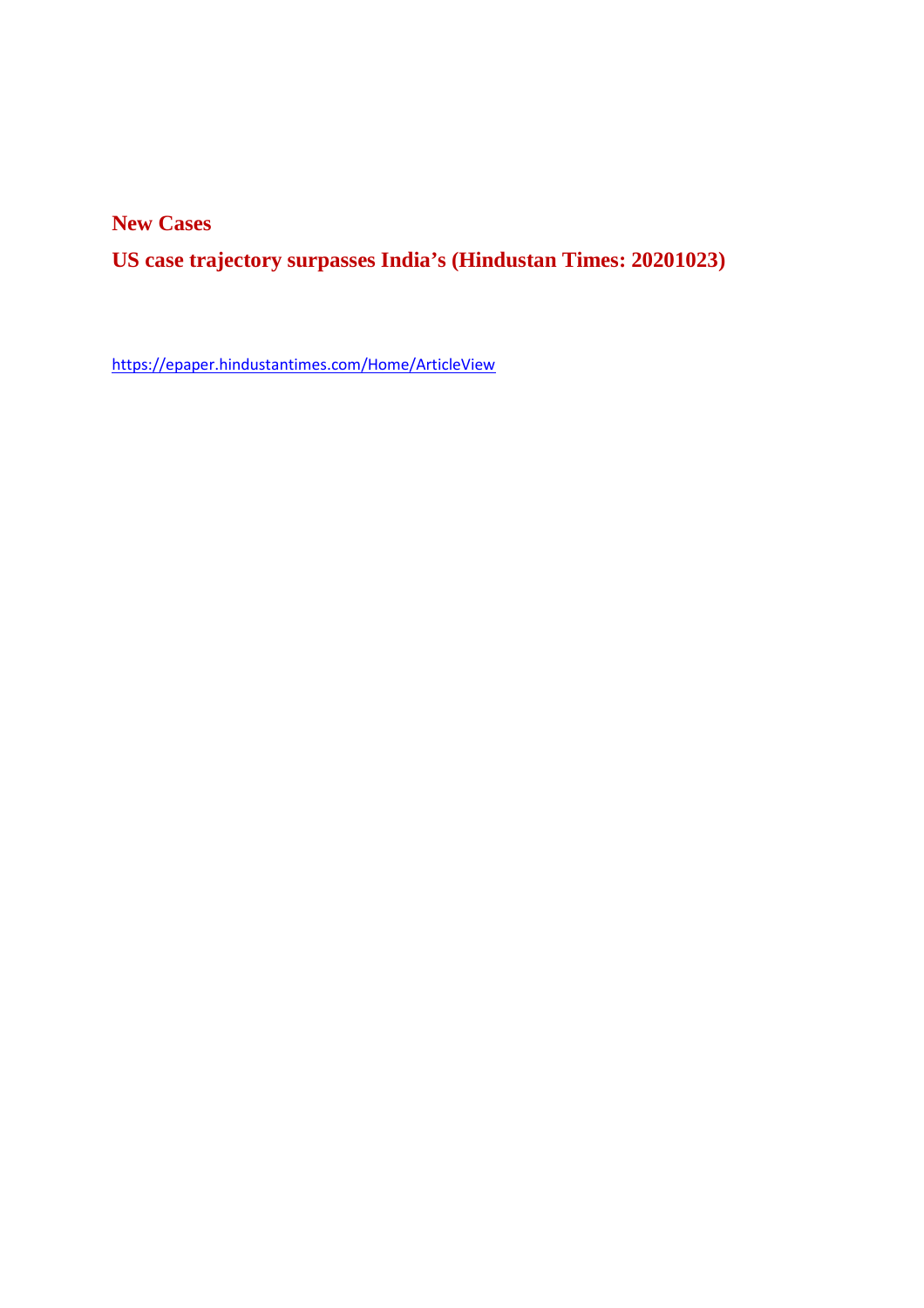# Hindustan Times

# **US case trajectory** surpasses India's

#### **Jamie Mullick**

jamie.mullick@htlive.com

**NEW DELHI:** The trajectory of new cases of the coronavirus disease (Covid-19) in the United States, which has been climbing with the start of a third wave of infections, has surpassed that of India's, which has been dropping steadily in the past five weeks.

This means that India is no longer the country reporting the most new infections in the world for the first time since August 8. when it overtook the US to become the world's largest source of daily Covid-19 cases.

In the week ended Wednesday, the US reported 430,333 new Covid-19 cases (an average of 61,476 cases every day) against 400,299 cases in India (an average of 57,186 daily cases) - the highest and second highest number of daily cases globally, according to worldometers.info and HT's Covid-19 dashboard.

While the US reported more daily cases than those in India as early as October 15, single-day figures generally fluctuate due to drop in testing over weekends. The seven-day average is a better, and universally accepted measure of a new-case trajectory as it takes into account the weekend drop in numbers and other

# **US reporting most cases again**

India is now no longer the country reporting the most new infections for the first time since August 8, when it overtook the United States



daily fluctuations.

India's case trajectory eclipsed the US's for the first time on August 8, and on August 29, India's trajectory became the steepest ever recorded by any country, when its seven-day<br>average hit 70,741, eclipsing the peak infection rate in the US during the country's second wave.

In the past month, the US has been seeing a resurgence of cases in what experts are calling the third wave of infections in the country. The second wave peaked in the US on July 25 with 69,887 daily infections. It then bottomed out to 35,585 new cases every day around the middle of September, and started rising again.

This was incidentally around the same time that the first (and so far only) wave in India peaked. Infections in India have continued on  $\rightarrow$  17

#### **bacteria-killing' therapy**

**Delhi lab tests for 'bacteria-killing' therapy (Hindustan Times: 20201023)**

https://www.hindustantimes.com/delhi-news/delhi-lab-tests-for-bacteria-killingtherapy/story-vD5nxThnGKXyse8rEeo9cO.html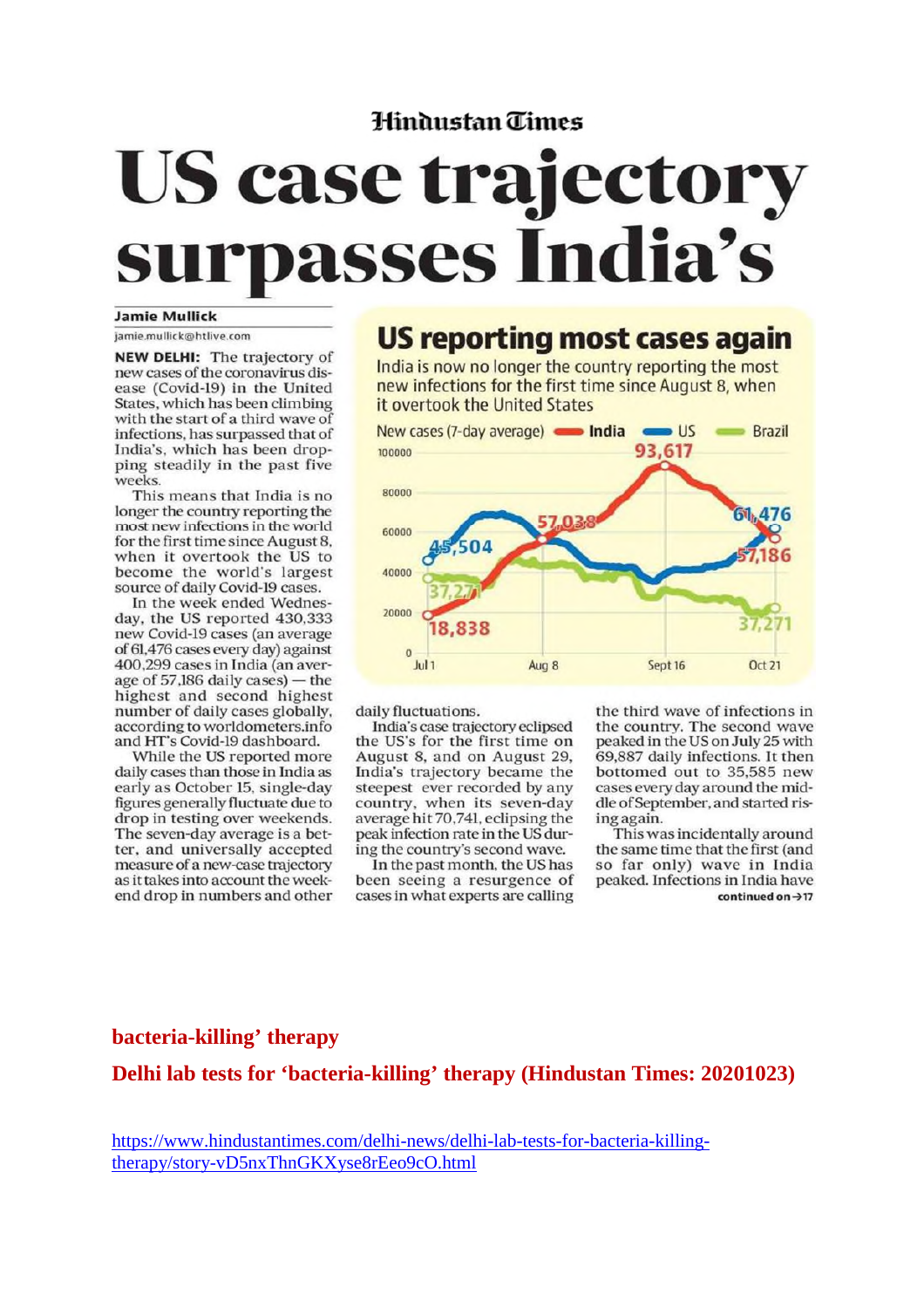In a first, Delhi-based Dr Dang's Labs has started testing patients for their susceptibility to bacteriophage, a type of virus also referred to as "bacteria eater" because of their ability to infect and kill bacteria.

The therapy is an alternative for infections resistant to antimicrobial drugs currently in use.

The test will be available at all major cities across the country and will cost only ₹850. This will make it easier to access the therapy provided by Eliava Phage Therapy Centre in Georgia. So far, Indians with bacterial infections resistant to multiple drugs had to either go to the centre for the therapy or send their samples there for testing which would take at least a couple of weeks.

"The test is done from the site of the infection. It will tell us what the bacteria is, which medicines it is resistant to, and which phages are likely to work. Once the patients have the test reports, a copy of which we also send to Eliava, they are sent the phages. It is a water-like solution which can easily be administered by a local physician or by the patient themselves. How to administer it depends on the site of the infection – if it is an ear infection it is to be taken in the form of ear drops, if it is an infected burn, it has to be administered on the affected area," said Dr Navin Dang, founder, Dr Dang's Laboratory.

"Antimicrobial resistance is a real problem and people are working to, first of all, reduce it and conserve the existing drugs. There are people looking for newer antibiotics and alternatives like bacteriophage and certain chemicals. There is an institute in Meerut that looked at bacteriophages and their role in keeping the Ganga water clean. But I would not recommend it as a therapy yet," said Dr. Shobha Broor, former head of the department of microbiology at AIIMS.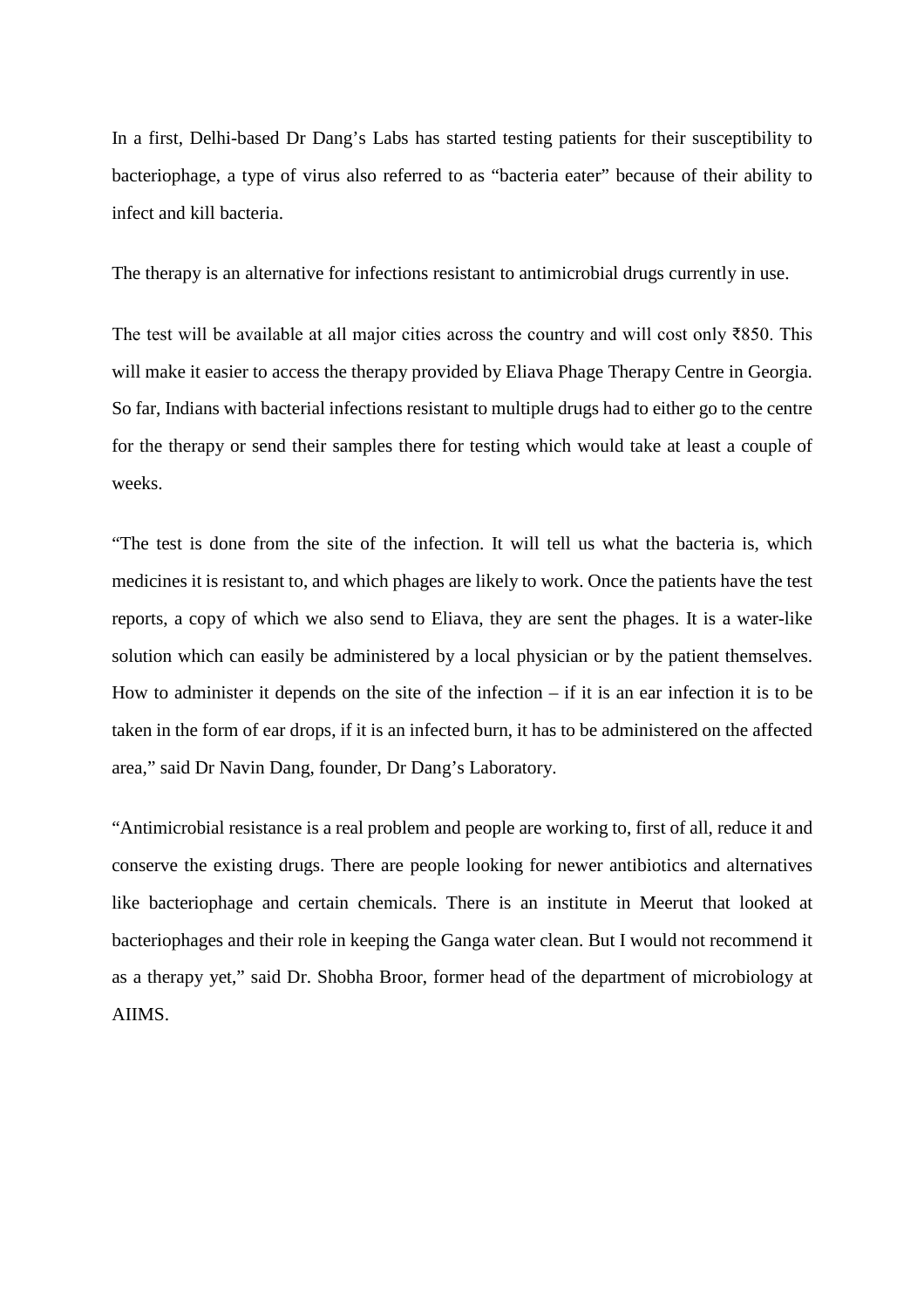#### **Coronavirus pandemic**

# **Coronavirus pandemic: What it takes to get to herd immunity (Hindustan Times: 20201023)**

#### https://www.hindustantimes.com/health/coronavirus-pandemic-what-it-takes-to-get-to-herdimmunity/story-1LxvYJW2id93yyqP9LMg3J.html

The term "herd immunity" appears to have first been used in its modern sense in a December 1916 article in the Journal of the American Veterinary Medical Association with the curious title, "The Present Status of the Abortion Question."(2) The abortion in question was an infection causing cattle to give birth prematurely to stillborn or ailing calves. U.S. Department of Agriculture researchers Adolph Eichhorn and George Potter observed "there is a constant tendency for the disease to die in an infected herd," which they attributed to acquired immunity.(1) To take advantage of this "herd immunity," they advised, cows that contracted the disease should be returned to the herd after an isolation period because in most cases they were able to give birth successfully the next time around, and "the animals which have required a resistance are more valuable, in an infected herd, than newly introduced, susceptible animals."

Over the next few years, as described in an educational (and paywall-free) article published last month in medical journal The Lancet, the term made its way into human medicine, usually but not exclusively in the context of vaccination. What percentage of a population needed to be immune to an infectious disease, epidemiologists struggled to determine, to cause it to begin to die out?

The answer delivered by the susceptible-infectious-recovered mathematical model first outlined in 1927, and developed into something like its present form in the 1980s, is simple. The key is the basic reproduction number, or R0 (with the zero usually spoken aloud as "naught"), which represents how many other people the average person with the disease is likely to infect, in a fully susceptible, fully mixed population going about its business in normal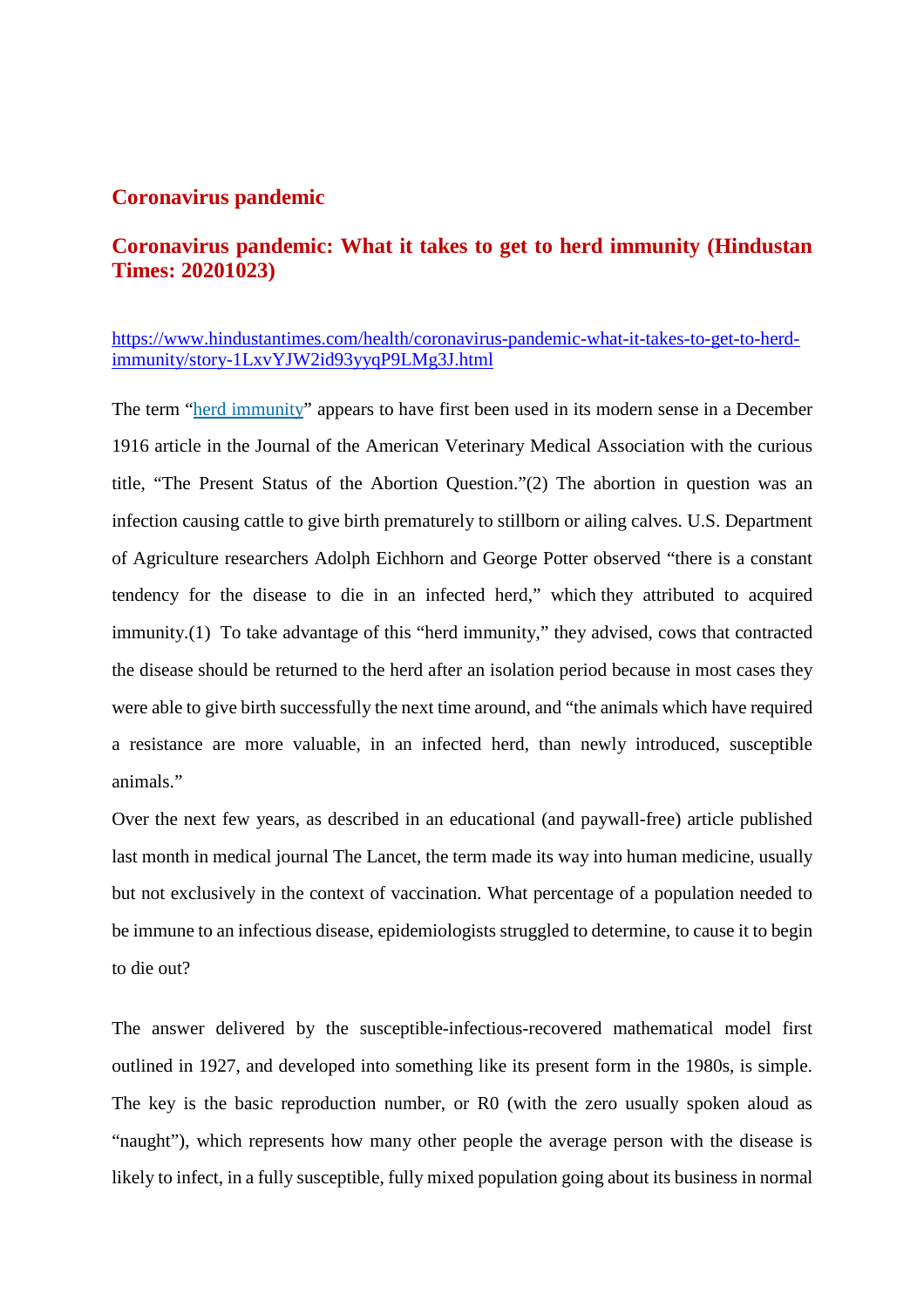fashion. In this model, herd immunity is reached when the share of the population immune to the infection equals 1 minus 1/R0.

Which brings us to Covid-19. It is impossible to know yet how complete and long-lasting the immunity conferred by infection with the new coronavirus, or vaccination against it, will be. It does not appear to be universal, given that there have been several documented cases of reinfection. And it's almost certainly not eternal, possibly falling somewhere between the several months of immunity that seem to follow infections with the four coronaviruses that cause common colds and the two or more years that follow infections with the more-severe and also-coronavirus-caused Sudden Acute Respiratory Syndrome and Middle East Respiratory Syndrome.

Still, that's not nothing, and the hope that enough people could soon become immune to Covid-19 to thwart its spread has been broached by optimistic sorts since early in the pandemic. This month, three outside-the-mainstream (at least on this issue) epidemiologists issued a declaration urging an approach to managing the disease that "balances the risks and benefits of reaching herd immunity," and the White House appeared to embrace it.

#### **The simple herd-immunity model**

How many people would have to develop immunity to Covid-19 for us reach herd immunity? There's the simple answer — the model-derived immunity percentage described above — and at least three more-complicated ones.

First, the simple model: Estimates of the R0 of Covid-19 vary, but I'll go with the range of 3.3 to 3.8 estimated by the Robert Koch Institute, Germany's equivalent of the U.S. Centers for Disease Control and Prevention. Plug those numbers into the 1 minus 1/R0 formula described above, and what comes out is that 70% and 74% of a population would have to be immune to Covid-19 to keep it from spreading.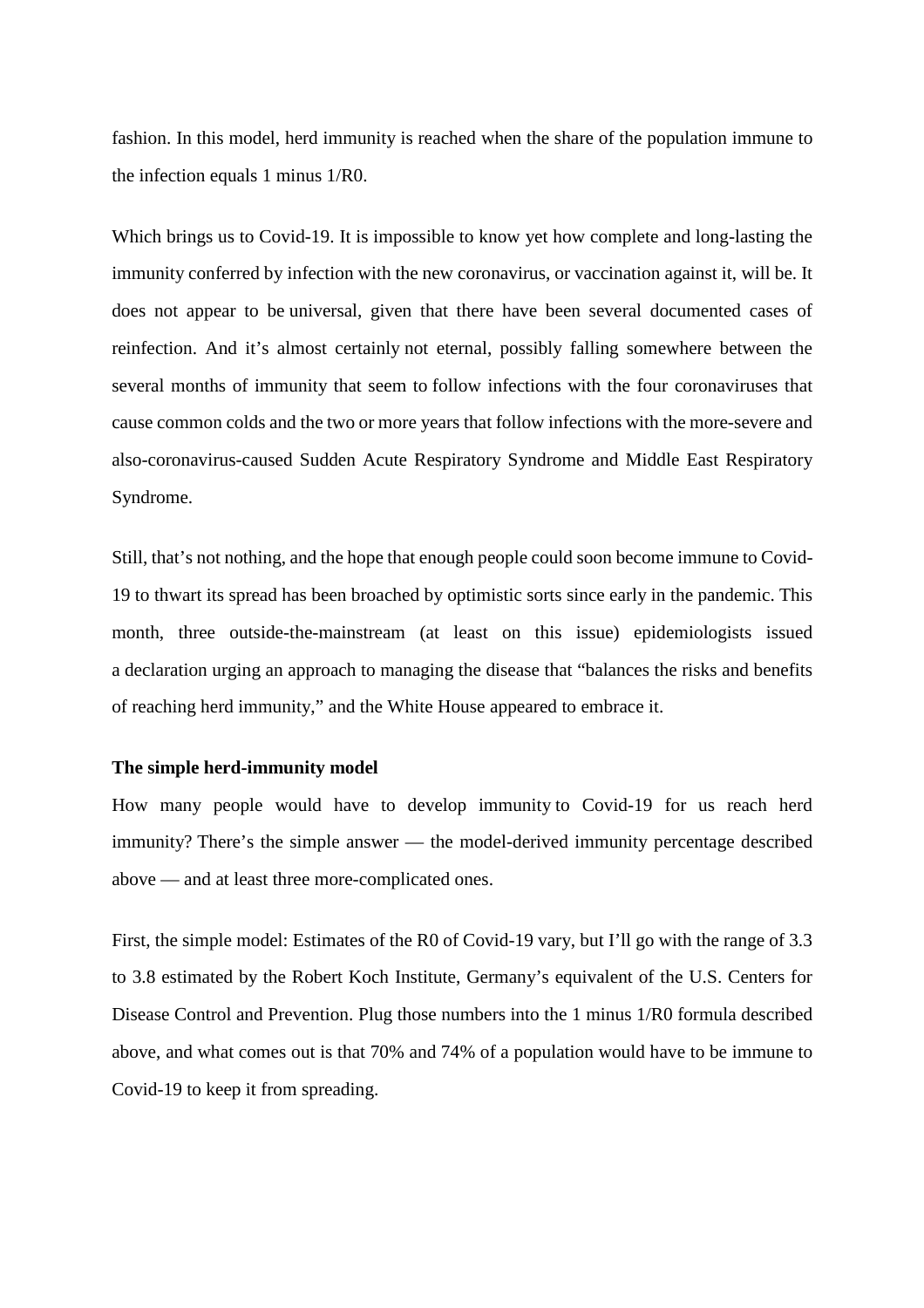This explains the Covid-19 herd-immunity thresholds of two-thirds, 70% or more that one often sees cited in the media. These are a lot higher than the threshold for the disease with which Covid is most often compared, influenza. Even the pandemic H1N1 influenza of 2009 had an R0 estimated at 1.5 or less, and ended up infecting about 20% of the U.S. population from April 2009 through April 2010, according to the CDC. There was, to be sure, a vaccine that came out in autumn 2009, but cases had begun to decline in the U.S. even before it was widely available.

There's no reliable tally of how many Americans have been infected so far with Covid-19. The number of confirmed cases amounts to only 2.5% of the U.S. population, but that is universally acknowledged to represent a major undercount. Guesstimates based on antibody surveys and informed extrapolation have put it somewhere between 10% and 17% of the population. So far the disease has killed 221,083 people in the U.S., according to the Johns Hopkins University Covid-19 dashboard, and nearly 300,000 if you go by the CDC's excess-deaths estimates. Bringing the infection percentage up to 70% of the population would, if the fatality rate remains the same, lead to more than 700,000 additional deaths.

The resulting total would still be significantly less than the 2.2 million U.S. deaths researchers at Imperial College London famously forecast in March if Covid-19 were allowed to spread unchecked. That's mainly because, while early in the pandemic the U.S. fatality rate seems to have been right around the 0.8% of infections the Imperial College team assumed, it appears to have fallen since then. Going by data scientist Youyang Gu's sadly just-discontinued Covid-19 Projections infections tracker, the source of the 17% infection-rate estimate cited in the preceding paragraph, the fatality rate has been 0.42% overall. Still, it would have to fall by quite a bit more for reaching the 70% threshold via infection in the U.S. not to result in hundreds of thousands more deaths.

#### The risk of overshoot

That's the simple and not-very-encouraging answer to the question of what it will take to reach herd immunity. The first of the more-complicated answers is even less encouraging. "The herd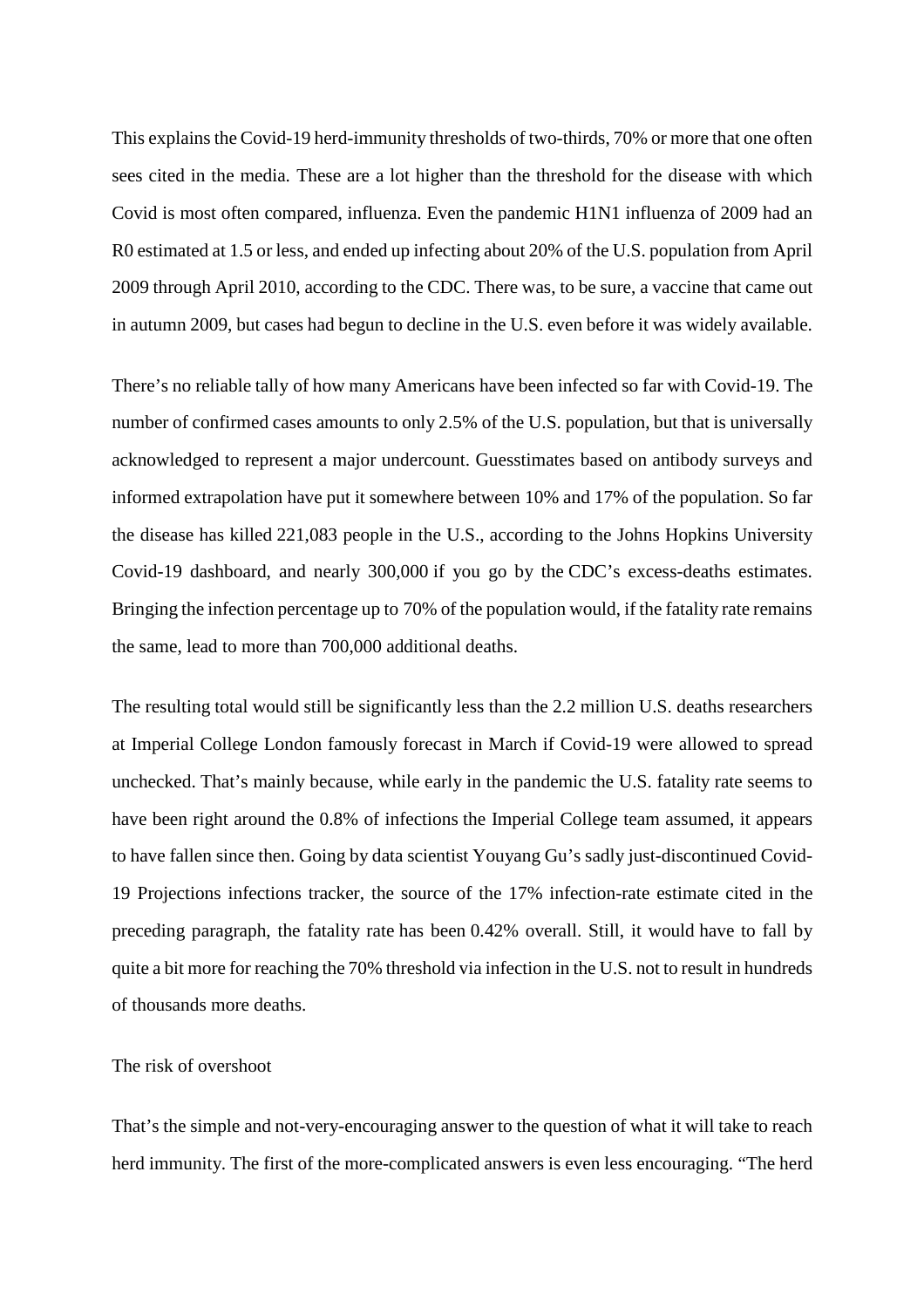immunity threshold is kind of like the low-fuel light on your car. It's not the empty-tank light," says Georgetown University biologist Shweta Bansal. "It's not the maximum number of individuals that will be infected. It's the point where the epidemic begins to slow down."

If a population reaches the herd immunity threshold via vaccination, then the disease may not spread much beyond that. If it gets there by way of a raging epidemic in which, say, 15% of the population is still infectious when the threshold is reached, then it's a different story.

Here's what happened when I created a simulated epidemic with an R0 of 3.5 on the Covid-19 Scenarios site created by scientists at the University of Basel in Switzerland and the Karolinska Institute in Sweden. According to the 1-1/R0 formula the herd immunity threshold is 71%, and in my simulation new infections peaked even before then, but 97% of the population still got the disease:

#### The benefits of heterogeneity

The other two complications at least have the potential to drive the threshold down instead of up. One is that an average measure such as R0 hides a lot of differences in how a disease spreads and who spreads it. Such heterogeneity is usually much less important for respiratory ailments than for sexually transmitted diseases and those spread by "vectors" such as mosquitoes. But Covid-19 seems to share some characteristics of the latter. Most people who get it don't infect anyone, but some infect dozens via super-spreading events.

If people with a high propensity to spread the disease hang out with one another, and those with a low propensity do the same, then a population could reach herd immunity at a lower threshold than if everyone were the same. If the people with a high propensity to spread are also less susceptible to dying from the disease than those with a low propensity to spread, then that threshold could be reached with far less misery and death than in the scenario I outlined above.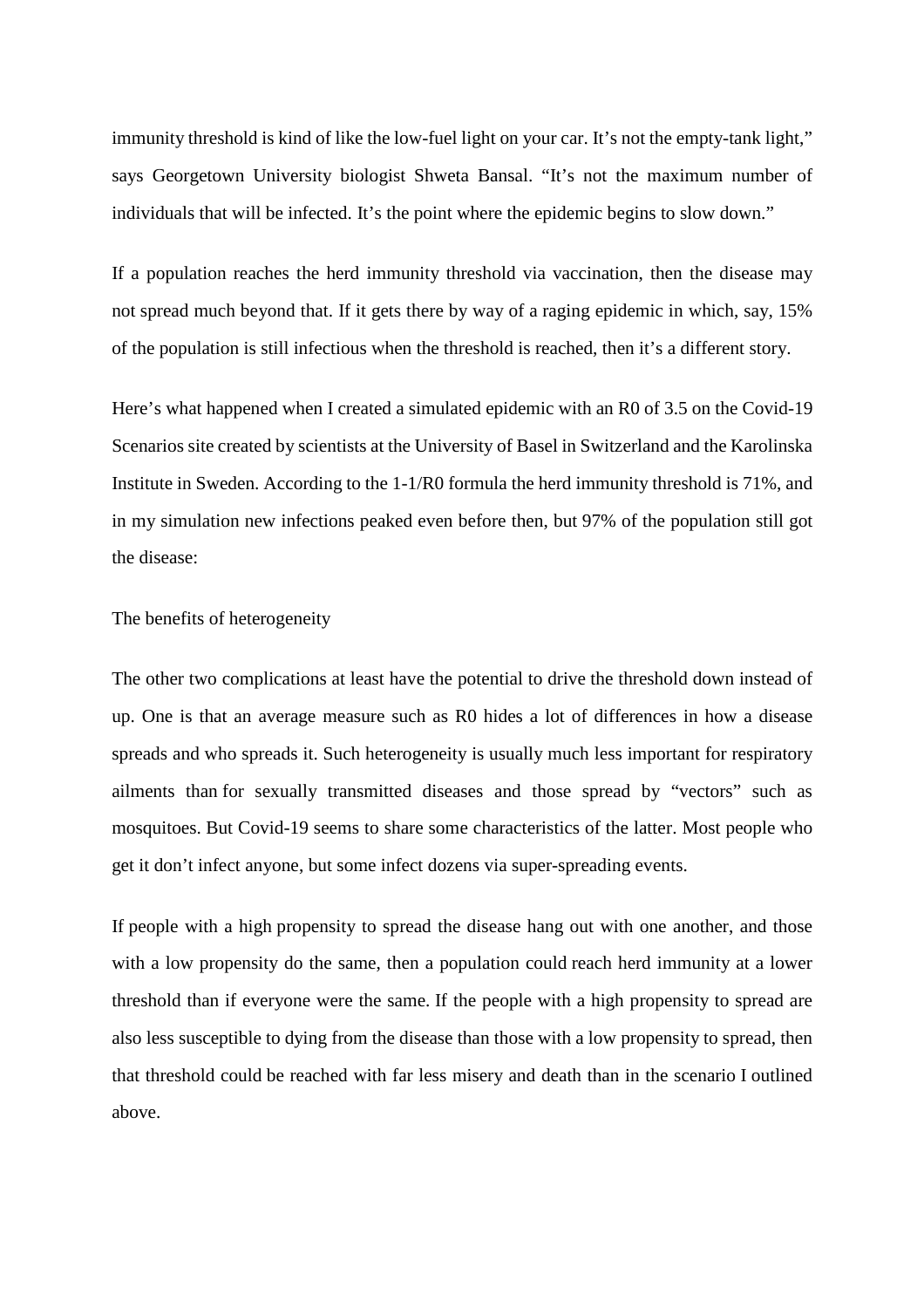A simple illustration: At an R0 of 2, 500 people in a population of 1,000 would need to be immune to reach herd immunity. Split that 1,000 into 500 people with an R0 of 1.5 and 500 with an R0 of  $2.5$  — still an average R0 of  $2$  — and you get to herd immunity with 167 people in the first group and 300 in the second, which adds up to 467.

The bigger the differences between the groups, the bigger the effects: If the R0s are 1.1 and 2.9, then herd immunity is reached at 373 of the 1,000. Scientists with much more complex models than that have come up with theoretical Covid-19 herd-immunity thresholds lower than 20%.

Cool, no? "I will not disagree with you that theoretically it's a cool idea — I have built my career on it," says Bansal, who studies how social behavior and population structure shape infectious disease transmission. "But in the absence of having really high confidence in that threshold, I don't know how we could build policy around that."

#### The role of T-cells

Meanwhile, several studies published this summer reported that as many as half of people not infected with the new coronavirus had infection-fighting T-cells that react to it, probably because of past coronavirus-caused colds. This led some to argue that 50% of the population might have already been immune to Covid-19 before the pandemic, implying we could be much closer to the herd immunity threshold than previously thought. That may have been mostly wishful thinking, though.

For one thing, if Covid-19 spread as fast as it did early this year in populations of which half were already immune, then its R0 must be twice what it was thought to be, meaning one would have to subtract that 50% from a higher herd immunity threshold of 85% to 87%. More important, subsequent studies on the role of pre-existing T-cells in fighting Covid-19 indicate they reduce the severity of infections rather than prevent them outright, and may misfire in older people. The contribution T-cells are making is probably "baked in," researchers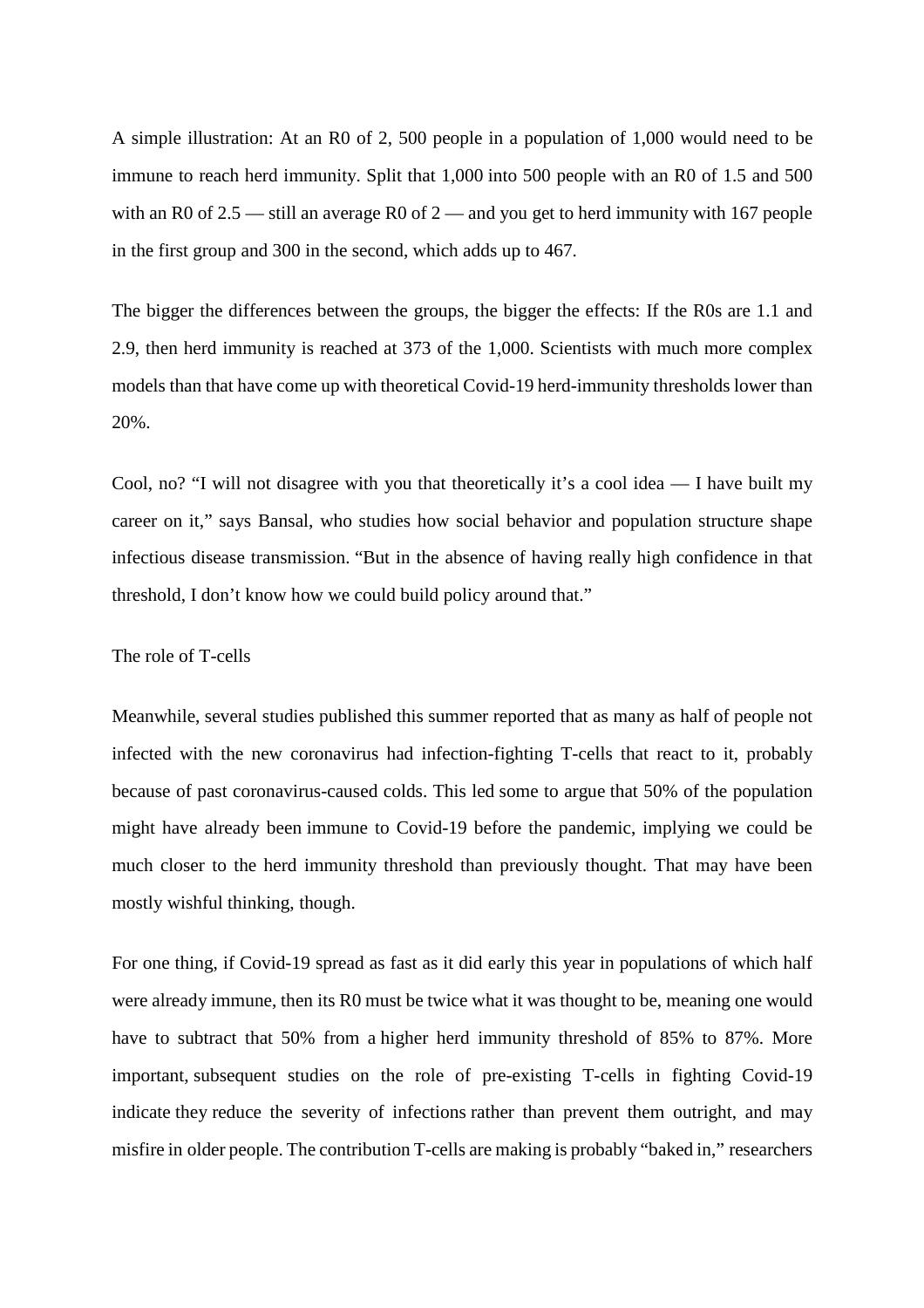from the Harvard T.H. Chan School of Public Health and La Jolla Institute for Immunology wrote in Nature Reviews Immunology this month, meaning it's "already accounted for by the empirical observational data available and factored into epidemiological models of spread and herd immunity."

#### **Real-world herd immunity**

Looking at the actual trajectories of Covid-19 epidemics around the world, there doesn't seem to be enough evidence yet to make confident pronouncements about what the real-world herd immunity threshold is, other than that it's almost certainly not below 20%. In London and Madrid, where antibody surveys indicated 18% and 11% of the population, respectively, were infected with the new coronavirus during the first wave earlier this year, that clearly wasn't enough to prevent big new outbreaks this fall. In Manaus, a Brazilian city on the Amazon River, the epidemic seemed to fade at an infection rate that estimates based on antibody surveys put at 66% of the population, but has sparked up again recently. In Iquitos, a Peruvian city farther up the Amazon, a government-sponsored survey this summer found that 71% of the population had antibodies suggesting they had been infected, while news reports at the time indicated another 22% of the city's residents still had the disease.

"Probably, once you get perhaps 30%, 40% of your population immune, you're going to see a very different dynamic," says Adam Kucharski, an epidemiologist at the London School of Hygiene and Tropical Medicine. But that dynamic will depend on other things besides just the immunity percentage. A disease's effective reproduction number is the product of four variables that Kucharski dubs DOTS, for:

A higher proportion of immune people reduces the S in DOTS. Individual behavior changes and government mandates can reduce 0 and perhaps T (a mask reduces the probability of transmitting the disease when you cough). Pre-existing differences in social structure also affect  $O$  — for example, people living alone make up more than 40% of households in the Nordic countries and Germany, but just 12% in Brazil and 13% in Peru. Weather appears to affect O, T and probably S as well. Having more people with immunity can definitely slow the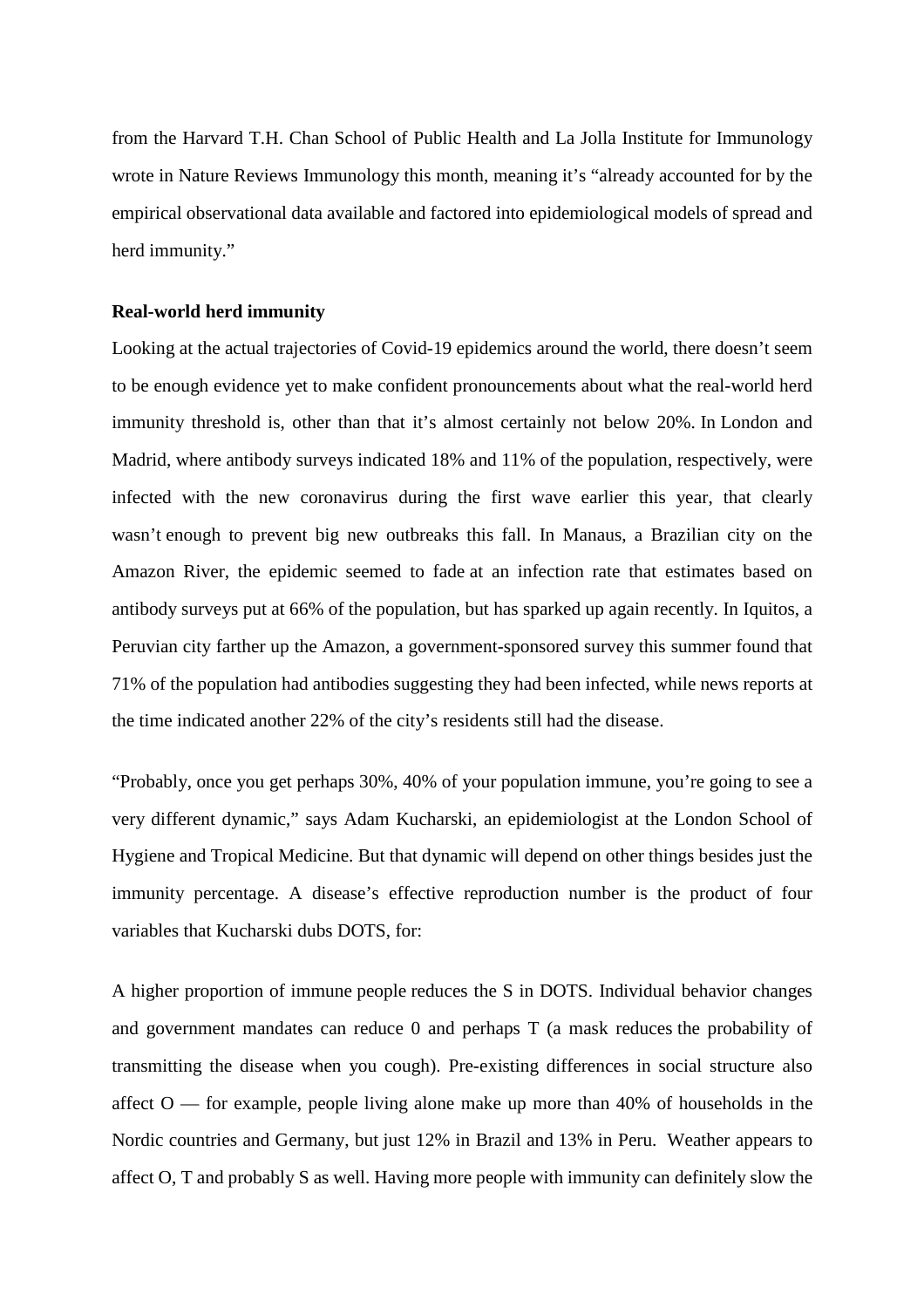spread of Covid-19, but given all the other things that are going on, herd immunity is something of a moving target.

(1) The term was previously used in the Report of the Committee on Animal Food to the annual convention of the U.S. Veterinary Medical Association in 1893 but was said to be brought on by 'hygienic surroundings, proper exercise, proper food, and by practising the principles of breeding.' So ... not the same idea.

(2) Eichhorn and Potter, who both left the USDA around the time the article was published (Eichhorn for Lederle Labs in suburban New York, Potter for the Kansas Cooperative Extension Service), attributed the disease to the brucella abortus bacteria. Subsequent research has found that many cattle abortions are also caused by the infectious bovine rhinotracheitis virus.

# **India's active Covid-19 cases**

#### **India's active Covid-19 cases drop (Hindustan Times: 20201023)**

https://www.hindustantimes.com/india-news/india-s-active-covid-19-cases-drop-below-7 lakh-total-tally-mounts-to-7-76-million/story-rBrVlo2HZh6y35eFzifceI.html

#### **India's active Covid-19 cases drop below 7 lakh, total tally mounts to 7.76 million**

Maharashtra, Kerala and Karnataka are reporting maximum cases and recoveries. West Bengal has replaced Kerala in reporting maximum number of deaths, followed by Maharashtra and Karnataka.

Continuing the trend of active Covid-19 cases dropping, India on Friday reported 6,95,509 active cases — the number of people infected with the virus at present. In the last 24 hours, 54,366 new cases and 690 deaths have been registered.

The number of active cases has been witnessing a steady decline in the current week. On Tuesday, the number was 7,48,538, on Wednesday 7,40,090, and on Thursday it was 7,15,812.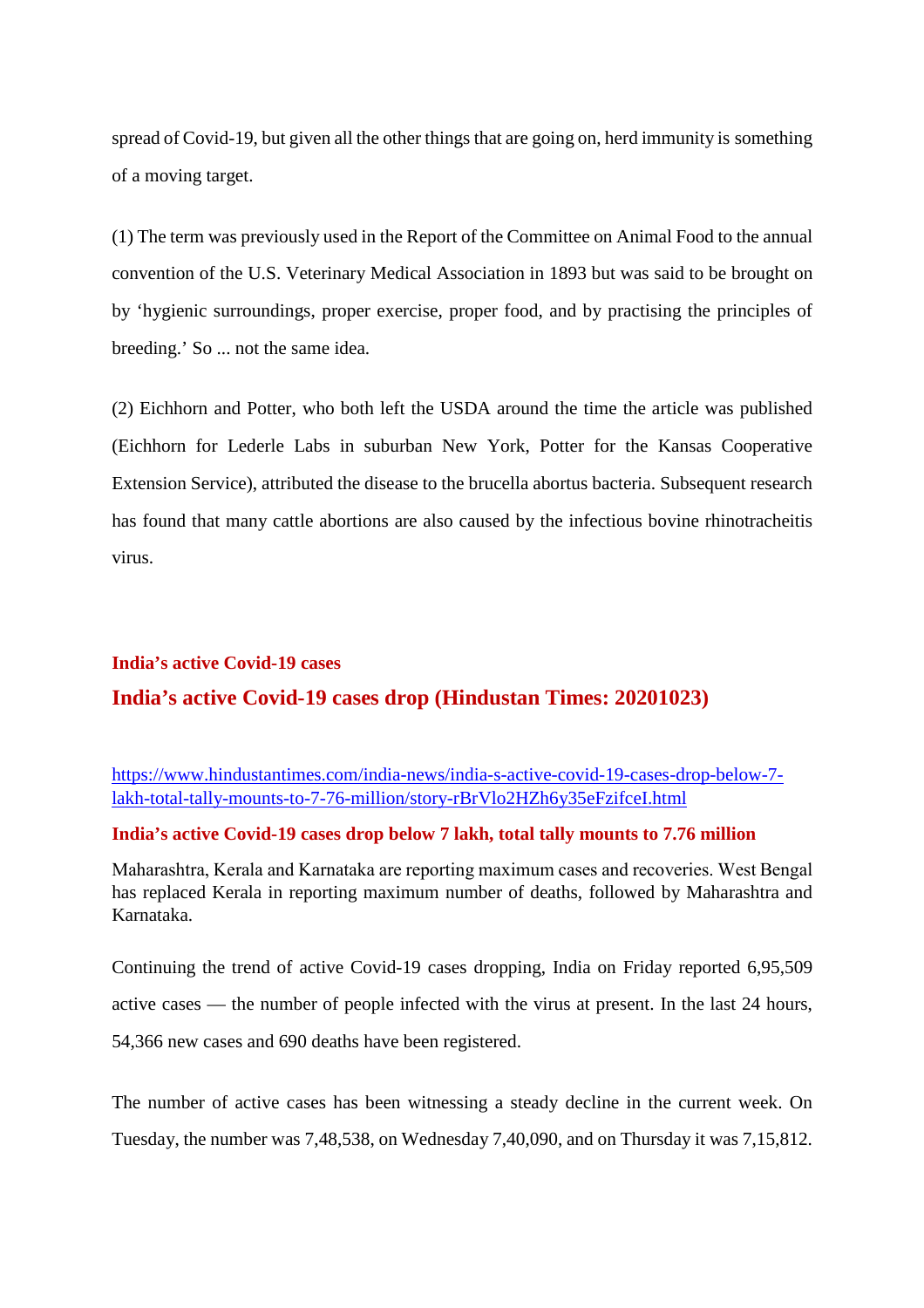The health ministry on Friday said India's cumulative positivity rate is 7.81 per cent while the daily positivity rate is 3.8 per cent. 14 states and Union territories, including Delhi, West Bengal, Sikkim, Arunachal Pradesh, Chhattisgarh, Ladakh, Andhra Pradesh, Karnataka, Goa, Chandigarh, Nagaland, Kerala, Puducherry and Maharashtra, are reporting positivity rate higher than India average. "This indicates a need for aggressive and widespread testing," the ministry said.

The maximum number of new cases are being reported from Maharashtra, Kerala and Karnataka. These three states are also reporting the maximum number of daily recoveries.

However, Kerala is not reporting as many deaths as the other two top states are. Instead, West Bengal is third state reporting highest number of deaths, following Maharashtra and Karnataka.

# **Antibodies**

#### **Coronavirus neutralising antibodies (Hindustan Times: 20201023)**

https://www.hindustantimes.com/india-news/iavi-serum-institute-sign-deal-with-merck-todevelop-coronavirus-neutralising-antibodies/story-xs1WK3KbwACbnKGORpTKkK.html

#### **IAVI, Serum Institute sign deal with Merck to develop coronavirus neutralising antibodies**

The antibodies have been co-invented by IAVI and Scripps Research, a non-profit American biomedical research facility, as innovative interventions to rein in the global spread of the Covid-19 pandemic

International AIDS Vaccine Initiative (IAVI), a non-profit organisation, and Serum Institute of India (SII), the world's largest vaccine producer by volume, on Thursday announced an agreement with Merck, a leading American multinational pharmaceutical company, to develop SARS-CoV-2 neutralising monoclonal antibodies (mAbs).

SARS-CoV-2 is the virus that causes coronavirus disease (Covid-19).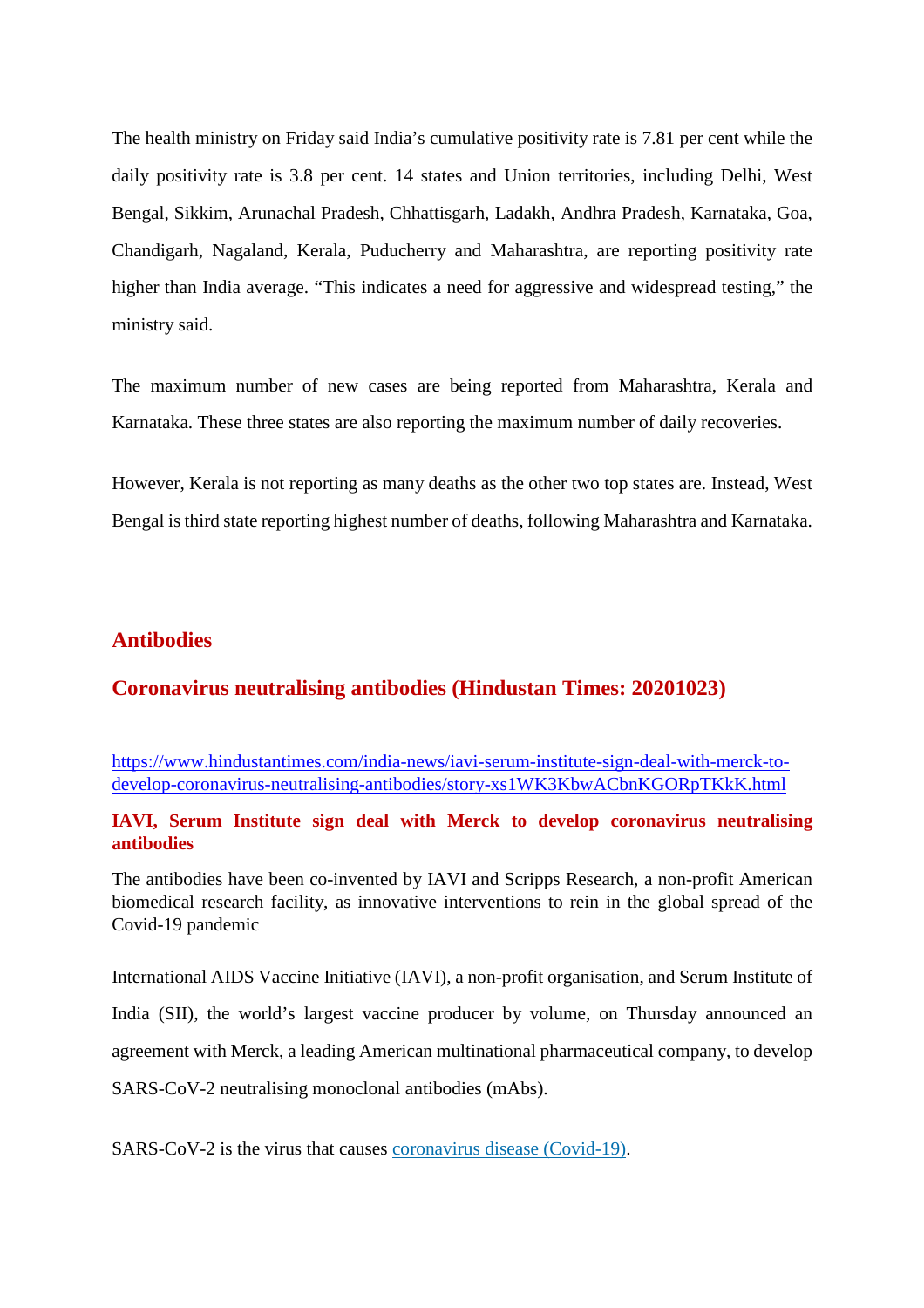The antibodies have been co-invented by IAVI and Scripps Research, a non-profit American biomedical research facility, as innovative interventions to rein in the global spread of the Covid-19 pandemic.

"The agreement builds on the advanced antibody discovery and optimisation expertise of IAVI and Scripps Research gained from years of experience in HIV (human immunodeficiency virus) neutralising antibody research and development and on Merck's and SII's significant capabilities in design and scaling up of accelerated manufacturing processes for mAbs production…" stated a press release.

The three organisations are working in tandem for the global development plan.

If the highly potent and broadly cross-reactive SARS-CoV-2 neutralising antibody candidates make progress and are shown to be efficacious in clinical trials, either as a single antibody or a potential combination of both candidates, then Merck will take the lead in commercialisation of the breakthrough research in developed countries.

SII will take the lead in global manufacturing and also commercialisation in low-and middlelow-income countries, including India.

""We're acutely aware of the tremendous potential for monoclonal antibodies to be used in Covid-19 response. By combining the scientific achievements of IAVI and Scripps Research with our partners' development, manufacturing, and distribution expertise, we are hopeful that this partnership will result in globally accessible antibodies that are available to all, who can benefit from them," said Mark Feinberg, president and chief executive officer (CEO), IAVI, in a statement.

Belén Garijo, vice-chairman, executive board and deputy CEO, Merck, said, "Together with IAVI and SII, we look forward to demonstrating the potential application of these monoclonal antibodies in the management of Covid-19. We share a common purpose to accelerate this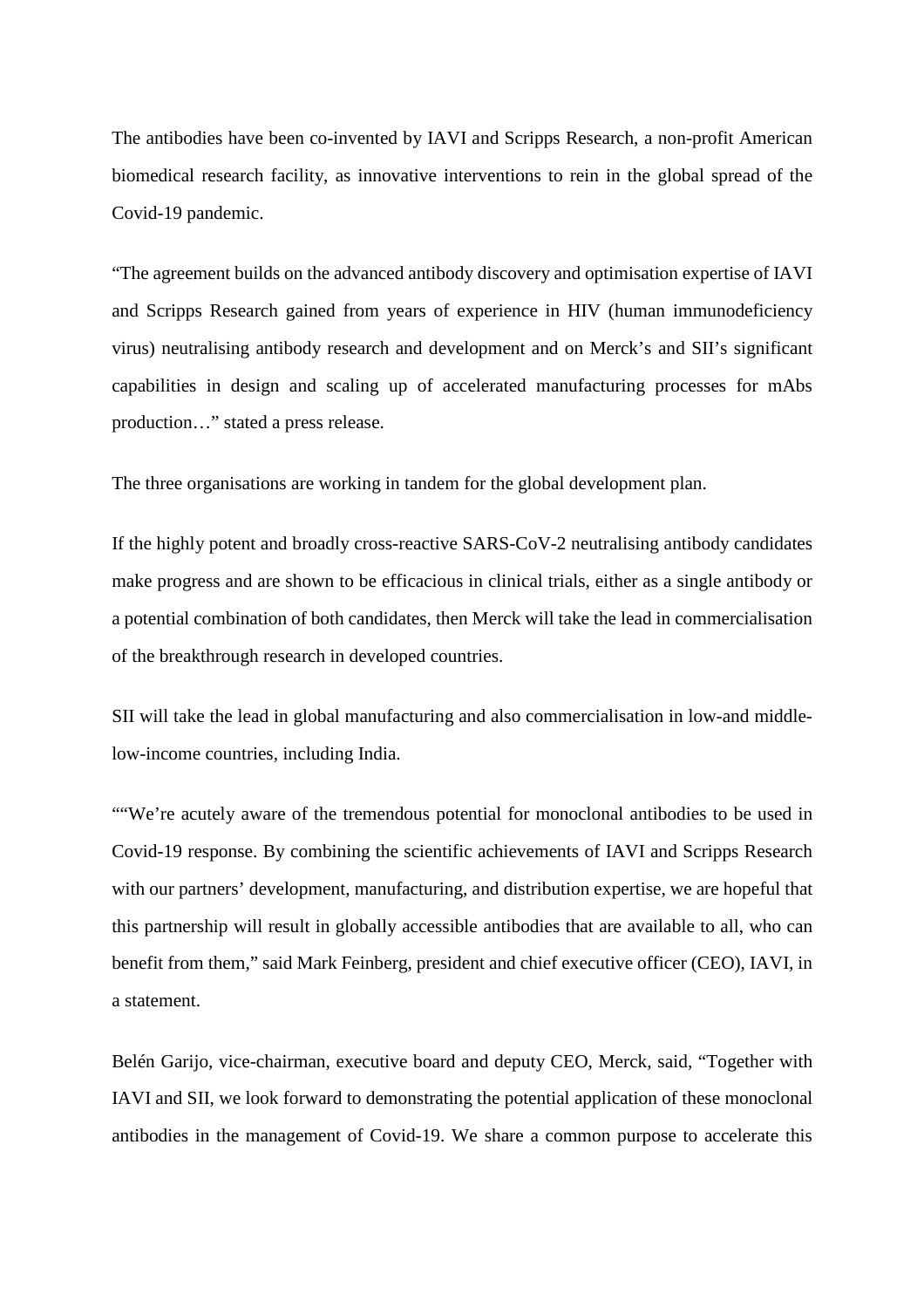promising science and deliver effective solutions that address global challenges presented by this pandemic."

Neutralising mAbs against SARS-CoV-2 are widely considered to be promising candidates for Covid-19 treatment and prevention.

"…Given the breadth and scale of our technology and our long-standing devotion to improving health especially in low-income countries, I am confident that we and our partners are on a productive path that will lead to a much-needed, globally available tool for Covid-19 treatment and possibly prevention," said Adar Poonawalla, CEO, SII.

Encouraging results for Covid-19 antibody treatment have emerged from preclinical research and also initial clinical trials.

"mAbs have the potential to play an important complementary role to Covid-19 vaccines both for treatment and potentially for prevention, especially for those individuals who, due to age or medical conditions, may not benefit from vaccination," the release added.

# **Coronavirus Vaccine**

# **Coronavirus Vaccine: India's first Covid-19 vaccine (The Times of India: 20201023)**

**HTTPS://TIMESOFINDIA.INDIATIMES.COM/LIFE-STYLE/HEALTH-FITNESS/HEALTH-NEWS/CORONAVIRUS-VACCINE-INDIAS-FIRST-COVID-19-VACCINE-CANDIDATE-APPROVED-FOR-PHASE-III-TRIALS-HERES-EVERYTHING-YOU-NEED-TO-KNOW-ABOUT-IT/PHOTOSTORY/78808903.CMS**

**Coronavirus Vaccine: India's first Covid-19 vaccine candidate approved for phase III trials, here's everything you need to know about it**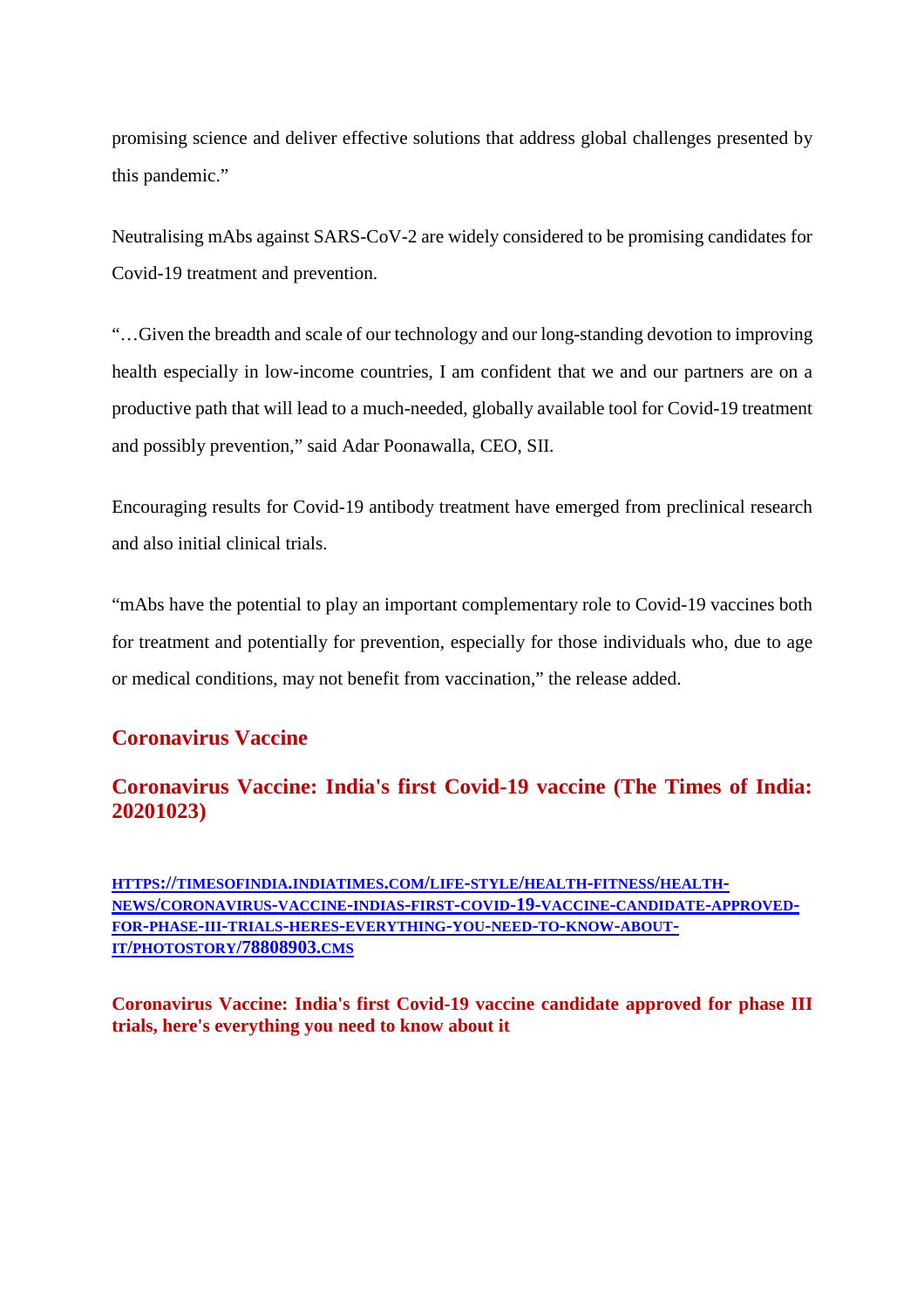

**1.1.1 01/5Everything you need to know about Covaxin, India's first vaccine candidate**

The alarming rise in the number of coronavirus cases in India has surely raised a lot of concern amongst people. Amidst all this chaos, Covaxin, the vaccine candidate developed by Bharat Biotech India Limited (BBIL) in collaboration with Indian Council of Medical Research (ICMR), has received approvals from India's drug control authority for the initiation of the final phase of trials.

Almost three months back in July, BBIL was allowed to hold phase I and phase II of the human clinical trials. Since then, the number of coronavirus cases in India has risen up to 7.5 million, making India the second highest affected country in the world.

With the approvals at hand, the phase III trials are likely to start next month. The committee reviewing the vaccine candidate met on Tuesday and gave the approvals suggesting minor changes to the process.

#### READMORE



#### **1.1.2 02/5What is Covaxin and how was it developed?**

Covaxin is the first indigenous vaccine candidate by India to fight against the novel coronavirus, developed by Bharat Biotech India (BBIL), Hyderabad-based biotechnology firm working closely with the Indian Council of Medical Research (ICMR) and the National Institute of Virology (NIV).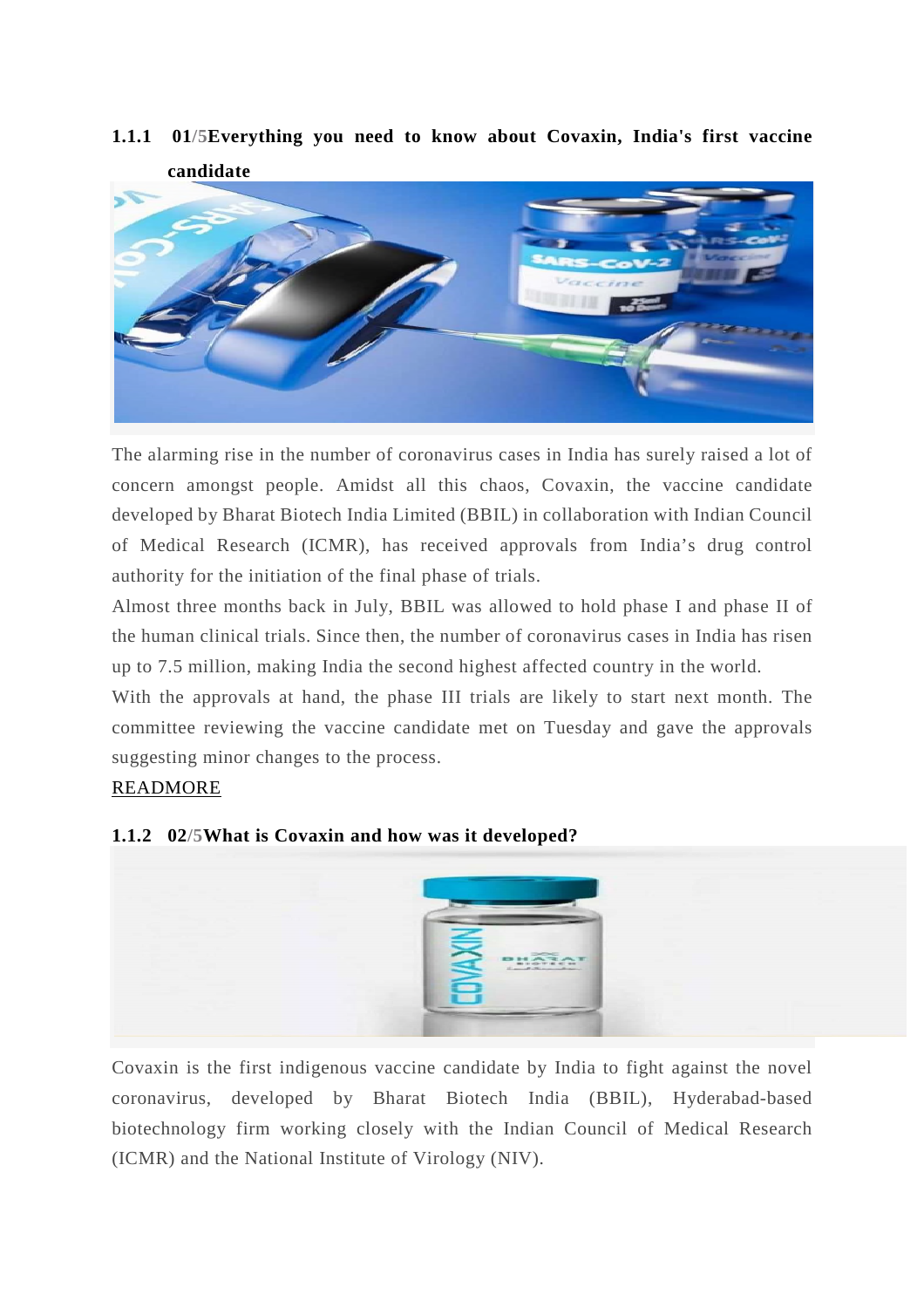Covaxin falls under the category of inactivated vaccines, which means the virus pathogen is 'deactivated' and has no possibility of infecting a person or multiplying in number, as it is already dead.

According to the firm, "The SARS-CoV-2 strain was isolated in NIV, Pune and transferred to Bharat Biotech. The indigenous, inactivated vaccine was developed and manufactured in Bharat Biotech's BSL-3 (Bio-Safety Level 3) High Containment facility located in Genome Valley, Hyderabad, India."

Therefore, the vaccine just serves the immune system as a dead virus and mounts an antibody response towards the virus.

#### READMORE

#### **1.1.3 03/5Phase I and II**



Having undergone a series of pre-clinical trials and testings on animals, the pharma company approached the drug control authorities i.e. CDSCO, for an approval to proceed to the next level of testing, consisting of human clinical trials.

In July, BBIL conducted its Phase I and Phase II of the trials on humans. Doctors at Institute of Medical Sciences and SUM Hospital, faculty of medical sciences collected blood samples of volunteers who were infused with the experimental shot of Covaxin.

One of the doctors responsible for conducting the trials, Dr E Venkata Rao, recorded a spike in the production of antibodies in the participants, soon after receiving the dose. Lab samples also found that participants did not suffer from any side-effects after the inoculation.

While there were no possible side effects to the vaccine candidate, the drug authority control has therefore allowed BBIL to conduct the final phase of trials.

#### READMORE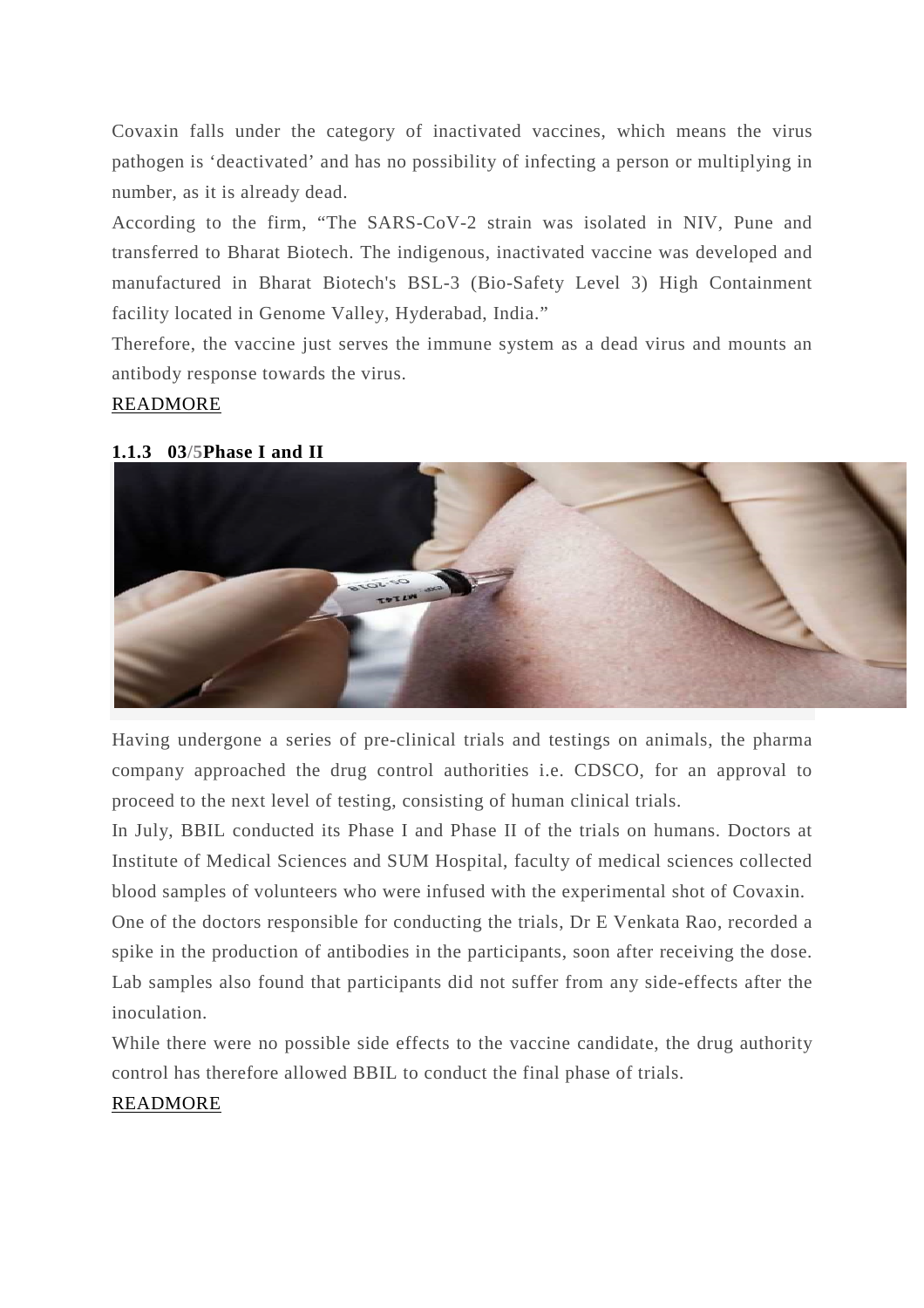#### **1.1.4 04/5Covaxin: Phase III of the trial**



With the clearance of Phase I and II, Phase III is scheduled to take place in the coming month. Phase three is usually the most difficult stage where thousands of people are involved. However, although the vaccine is approved at stage three, the battle is not over yet. The vaccine will be under close observation and its use on patients will be heavily monitored.

Reportedly, almost 28,500 people are expected to enlist for the trials in India. It is said, that the volunteers will receive two doses of the experimental vaccine in a gap of 28 days.

According to the firm, the trial would cover 28,500 subjects aged 18 years and above and would be conducted in 19 sites, including Delhi, Mumbai, Patna and Lucknow, across 10 states.

#### READMORE



#### **1.1.5 05/5What's next?**

*<u><u> ասասատատատ</u>*</u>

The reports of Covaxin being side-effect free is indeed good news, while it promises a higher chance of effectiveness in the long runs. Therefore, if and when the phase III trials are successfully completed, Bharat Biotech will be targeting a manufacturing capacity of 300 million doses.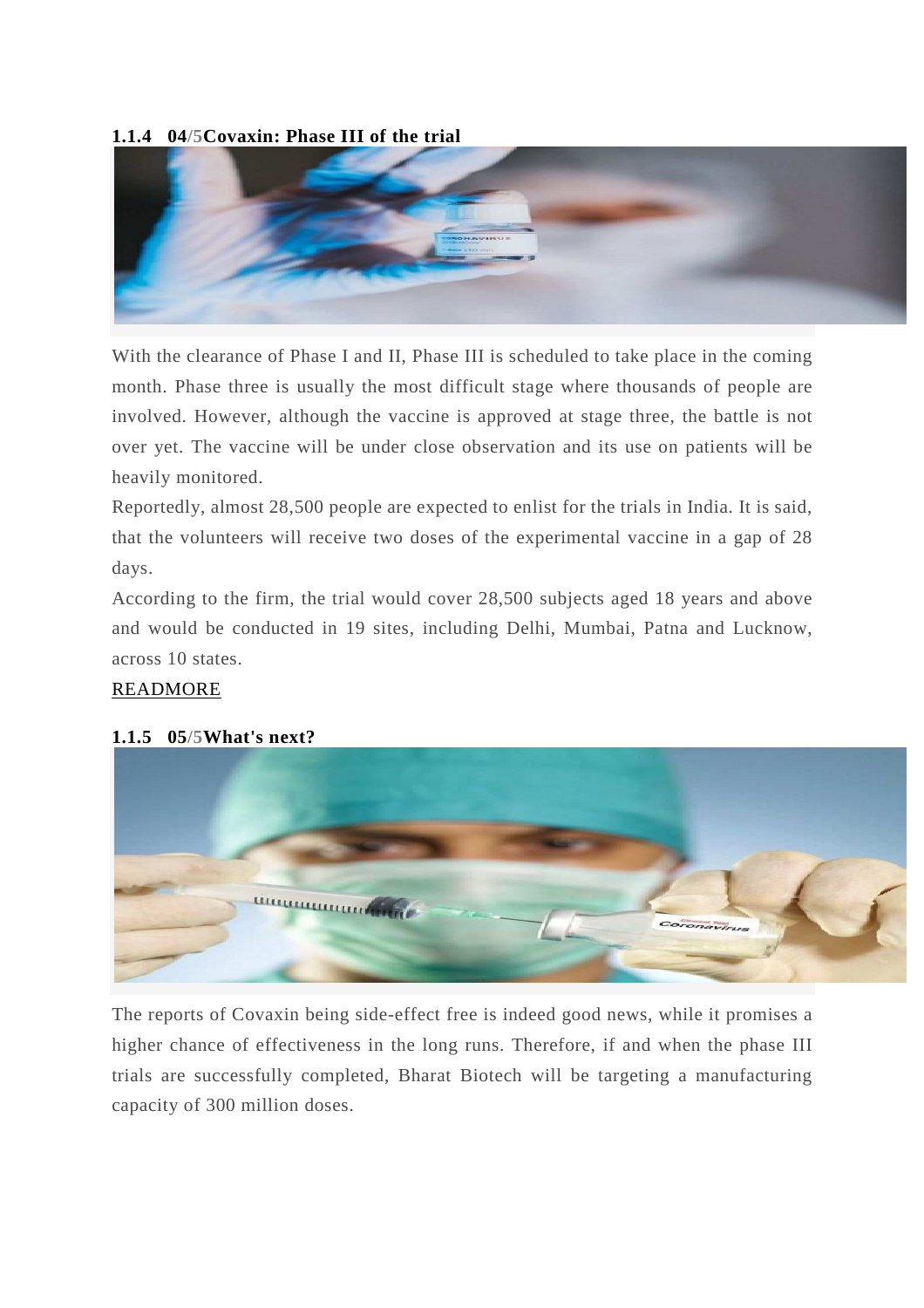Being one of largest vaccine producing country in the world, if India is in fact successful in producing an indigenous vaccine, it will not only help contain the spread of the virus in India but also on a global scale.

# **Coronavirus: (The Times of India: 20201023)**

https://timesofindia.indiatimes.com/life-style/health-fitness/health-news/long-covid-who-hasthe-highest-risk-of-developing-post-covid-symptoms/photostory/78807533.cms

#### LONG COVID: WHO HAS THE HIGHEST RISK OF DEVELOPING POST COVID SYMPTOMS?

# **1.1.6 01/9Long COVID is the newest problem puzzling people**

More than COVID-19 recovery, developing long COVID is the new looming fear disturbing patients. From anxiety, persisting cough, breathlessness, dreary fatigue, insomnia to degraded quality of life, COVID 'long-haulers' are coming forward and sharing their painful experiences. So much so, a lot many post COVID clinics have also opened in cities. All this because there are people who go on to experience symptoms of the disease four to five months after recovering from it.

# **1.1.7 02/9Recovering from COVID-19 can depend on these factors**

While COVID recovery requires utmost care and importance, lingering symptoms of post COVID can depend on a lot of factors- from your age, treatment and severity of the infection. Newer studies have also thrown light that even though anybody can get post-COVID, some are more likely to suffer from severe symptoms than others.

#### **1.1.8 03/9The study**

A study by King's College, London, which based its survey on the symptoms entered by recovered patients on a COVID symptom study app found that while long COVID can strike anyone, there are certain factors which increase the risk of long-lasting consequences.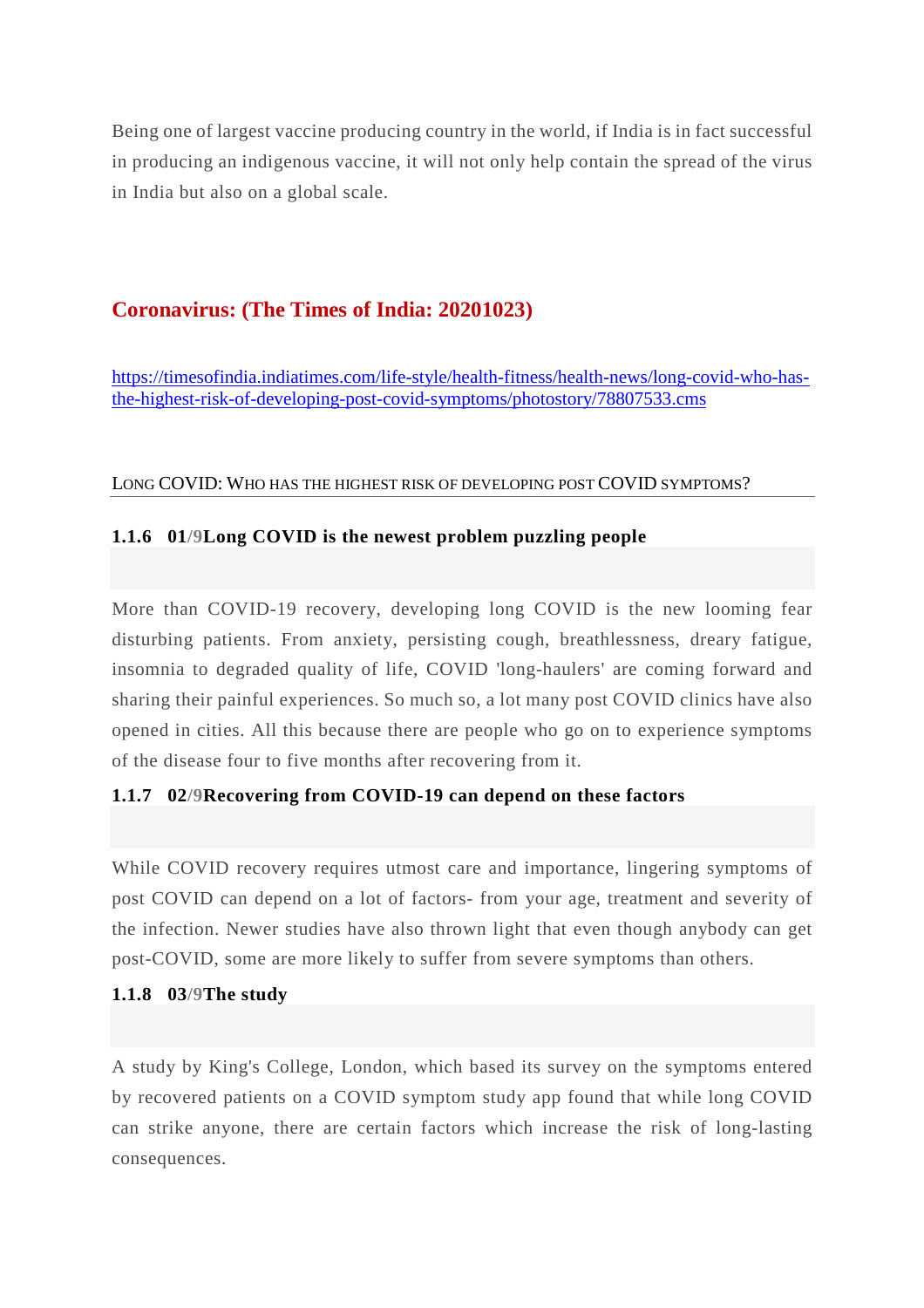It was also observed, according to the study that 1 in 20 people complained of severe side-effects post undergoing COVID and 1 in 7 complained of feeling "ill" for upto 4 weeks.

#### **1.1.9 04/9Why does long COVID happen?**

SARS-COV-2 virus can not just attack your respiratory system, but also impact the vital functioning of the body, which could leave long-lasting impacts on your health. Even after making a successful recovery from the infection, the virus can continue to linger and deposit in the body for a long time. In its most infectious stage, the virus also destabilizes your immune response, which could be one of the reasons why your body can take such a long time to really recover from the virus.

#### *(Image used for representational purposes only)*

#### **1.1.10 05/9What qualifies as long COVID?**

While there is no clear distinction for long COVID, experts suggest that recovered patients who experience five or more symptoms in the first-week post testing negative are much more likely to be long haulers.

According to recent findings, here are three particular factors which can raise the risk for long COVID:

#### **1.1.11 06/9Those with underlying respiratory conditions**

While no pre-existing medical problems have been flagged with a higher long COVID risk, it was observed that those patients, who had a higher risk of respiratory problems, lung infections face a higher risk of suffering post virus symptoms. It should be noted that COVID-19 causing virus is primarily a respiratory germ, and causes the most severe damage to the respiratory tract by scarring the linings and impairing functioning as well in some cases. For the same reason, breathlessness, lingering cough remain to be some of the most commonly reported post COVID symptoms weeks after the viral load clears away.

#### **1.1.12 07/9Old age**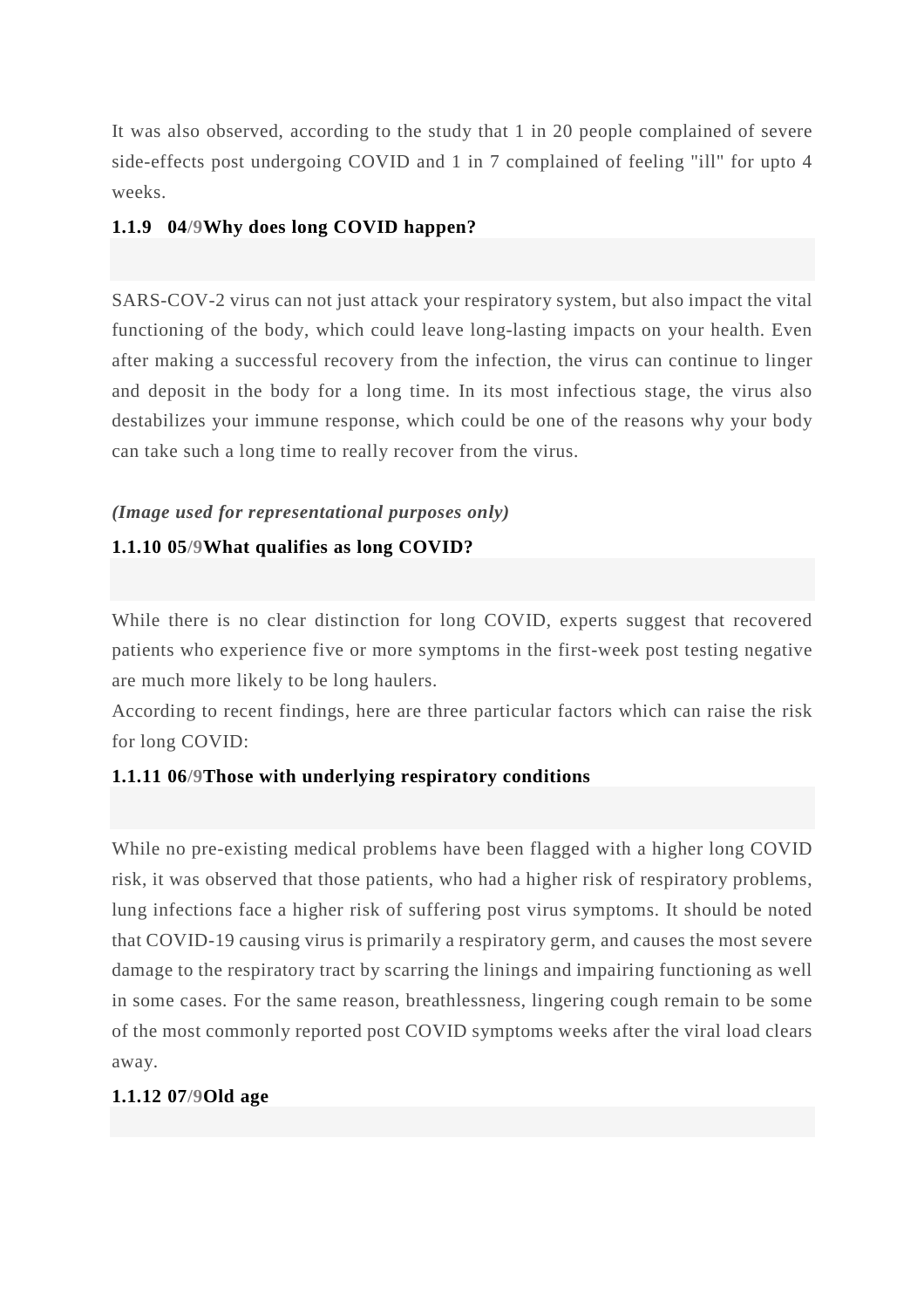Senior citizens remain to be one of the most vulnerable categories to face a high COVID-19 infection risk, and mortality rate as well. Frail, or diminishing immunity, and the likelihood of developing co-morbidities also consequently slow down the recovery time. Hence, those over 55 can have a longer battle dealing with COVID symptoms, with fatigue, body ache, brain fog and breathlessness being the most common ones.

#### **1.1.13 08/9Females**

Gender also has a role in influencing your COVID outcome. While men face a higher risk of developing severe illness and mortality, females, unfortunately, face a higher risk of suffering from post COVID syndrome. According to studies, women of all ages were more likely to suffer from symptoms like hair loss, fatigue, impaired sense of smell or taste and brain fog. Past studies out of Italy also predicted that COVID+ women had a higher risk of developing mental health problems, including anxiety, stress and Post Traumatic Stress Disorder (PTSD).

#### **1.1.14 09/9Obesity**

Obesity and unmanaged weight lower the body's metabolism. Increased inflammation can also spike the risk of developing co-morbidities, prolong recovery and make patients continue to experience lingering symptoms for months at a stretch. Hence, it's crucial that any extra weight is controlled in a holistic manner.

#### **Coronavirus: (The Hindu: 20201023)**

https://www.thehindu.com/sci-tech/health/coronavirus-us-gives-full-approval-to-antiviralremdesivir-to-treat-covid-19/article32924346.ece

**Coronavirus | U.S. gives full approval to antiviral remdesivir to treat COVID-19**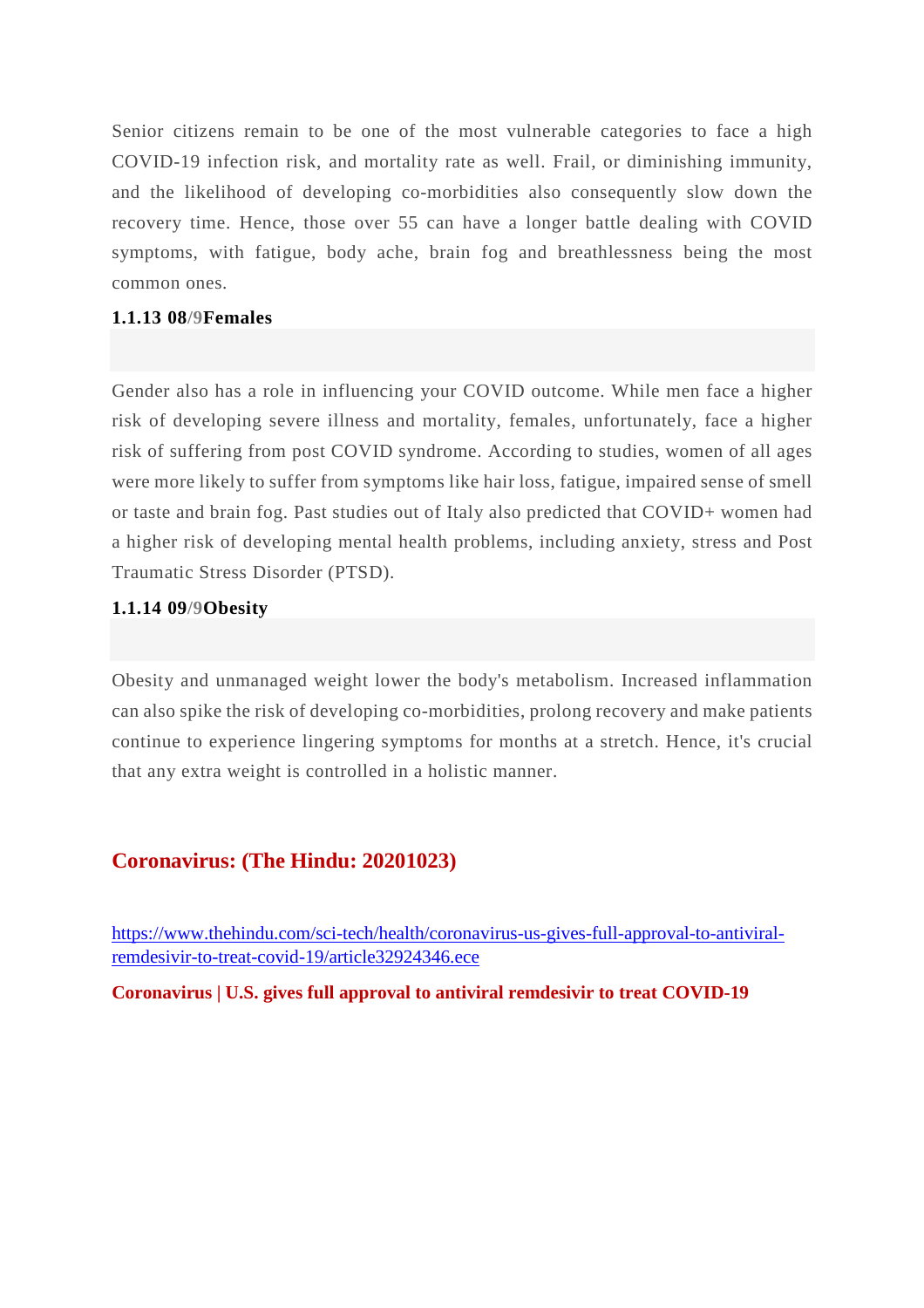# **1.2 THE DRUG WAS FIRST DEVELOPED TO TREAT EBOLA, A VIRAL HEMORRHAGIC FEVER**

The U.S. Food and Drug Administration on Thursday granted full approval to the antiviral drug remdesivir as a treatment for patients hospitalized with COVID-19, after conditional authorization was given in May.

Gilead said the drug, sold under the brand name Veklury, was the only specific treatment for COVID-19 approved so far under a more rigorous process.

However, other treatments have received authorization for emergency use, though that approval can be revoked once the public health emergency sparked by the coronavirus pandemic is over.

Other medications, like the steroid dexamethasone, are also being used in the fight against Covid-19.

Gilead's shares on the New York Stock Exchange jumped four percent soon after the announcement.

"The FDA is committed to expediting the development and availability of COVID-19 treatments during this unprecedented public health emergency," said FDA Commissioner Stephen Hahn.

"Today's approval is supported by data from multiple clinical trials that the agency has rigorously assessed and represents an important scientific milestone in the Covid-19 pandemic."

Europe and other countries such as Canada also have granted temporary approval for the use of remdesivir.

Remdesivir, which is administered by an injection, was one of the first drugs to show relative promise in shortening the time to recovery in some coronavirus patients.

But its efficacy in reducing the mortality rate is unproven.

It can be administered to adults and children over the age of 12 who weigh more than 40 kilos (88 pounds) who require hospitalization for the treatment of Covid-19, the illness caused by the novel coronavirus.

The drug can only be given to patients in a hospital or equivalent setting.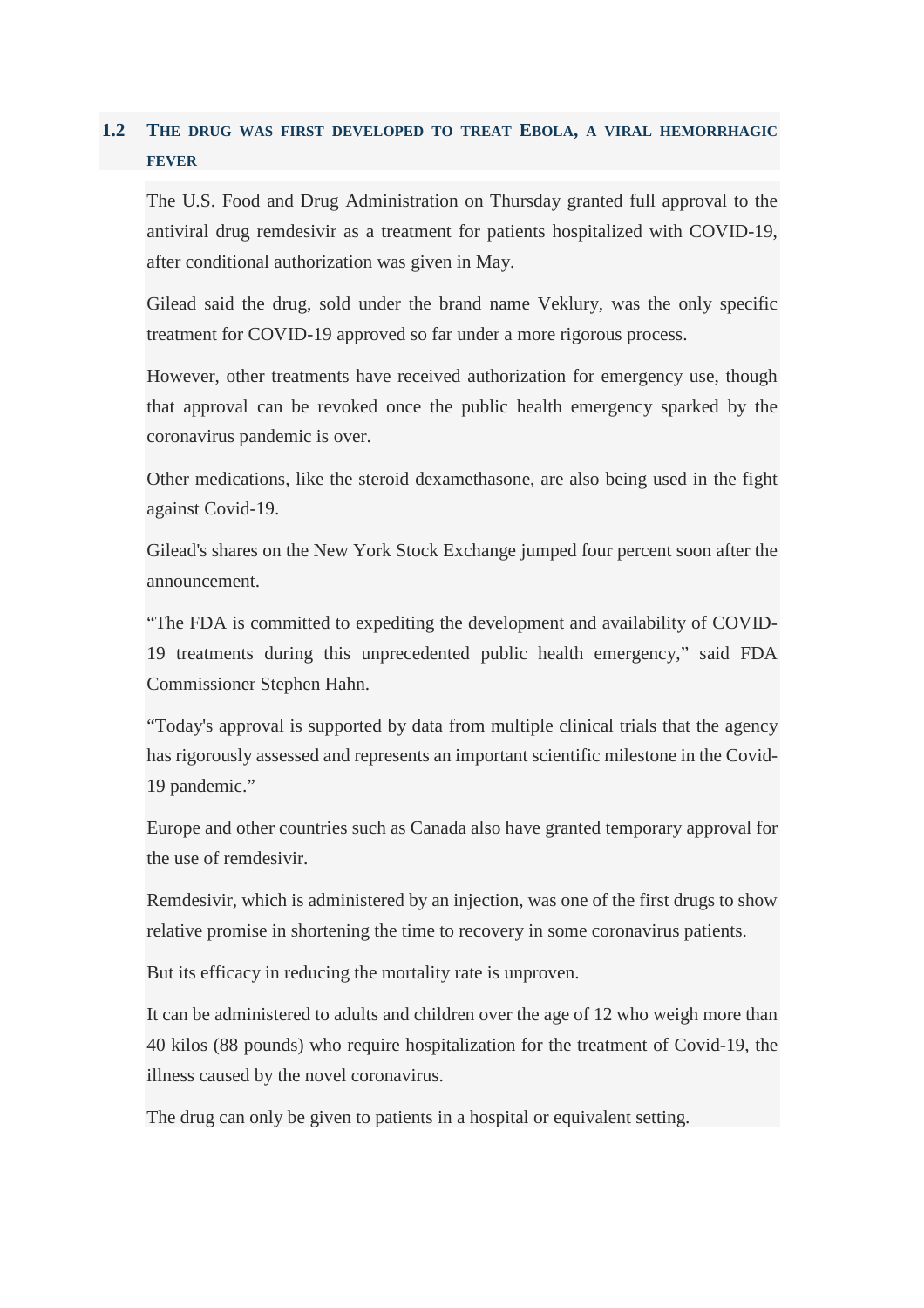Emergency approval has been granted for its use on pediatric patients under the age of 12 weighing at least 3.5 kilos.

President Donald Trump, who tested positive for the coronavirus early in October, was treated with remdesivir at a military hospital outside Washington, among other drugs.

#### **1.3 FASTER RECOVERY TIME**

The drug was first developed to treat Ebola, a viral hemorrhagic fever.

In February, the U.S. National Institute of Allergy and Infectious Diseases (NIAID) announced it was dusting off remdesivir to investigate against SARS-CoV-2, the pathogen that causes COVID-19, because it had shown promise in animal testing against fellow coronaviruses SARS and MERS.

Its study involving more than 1,000 people, the results of which were released in April, found that patients on the drug had a 31 percent faster time to recovery than those on a placebo.

Since the medicine is complex to manufacture and is administered via injection, rather than a pill, there have been questions about whether supply could initially be limited.

The United States bet early on remdesivir's success, rushing to preorder nearly all of Gilead's summer production.

Gilead has set the price at \$390 per vial in developed countries, or \$2,340 for six vials used over the normal five-day course, though US private insurers will pay \$520 per vial.

#### **Coronavirus: (The Hindu: 20201023)**

https://www.thehindu.com/sci-tech/health/coronavirus-active-covid-19-cases-remain-below-10-of-total-caseload/article32917257.ece

**Coronavirus | Active COVID-19 cases remain below 10% of total caseload**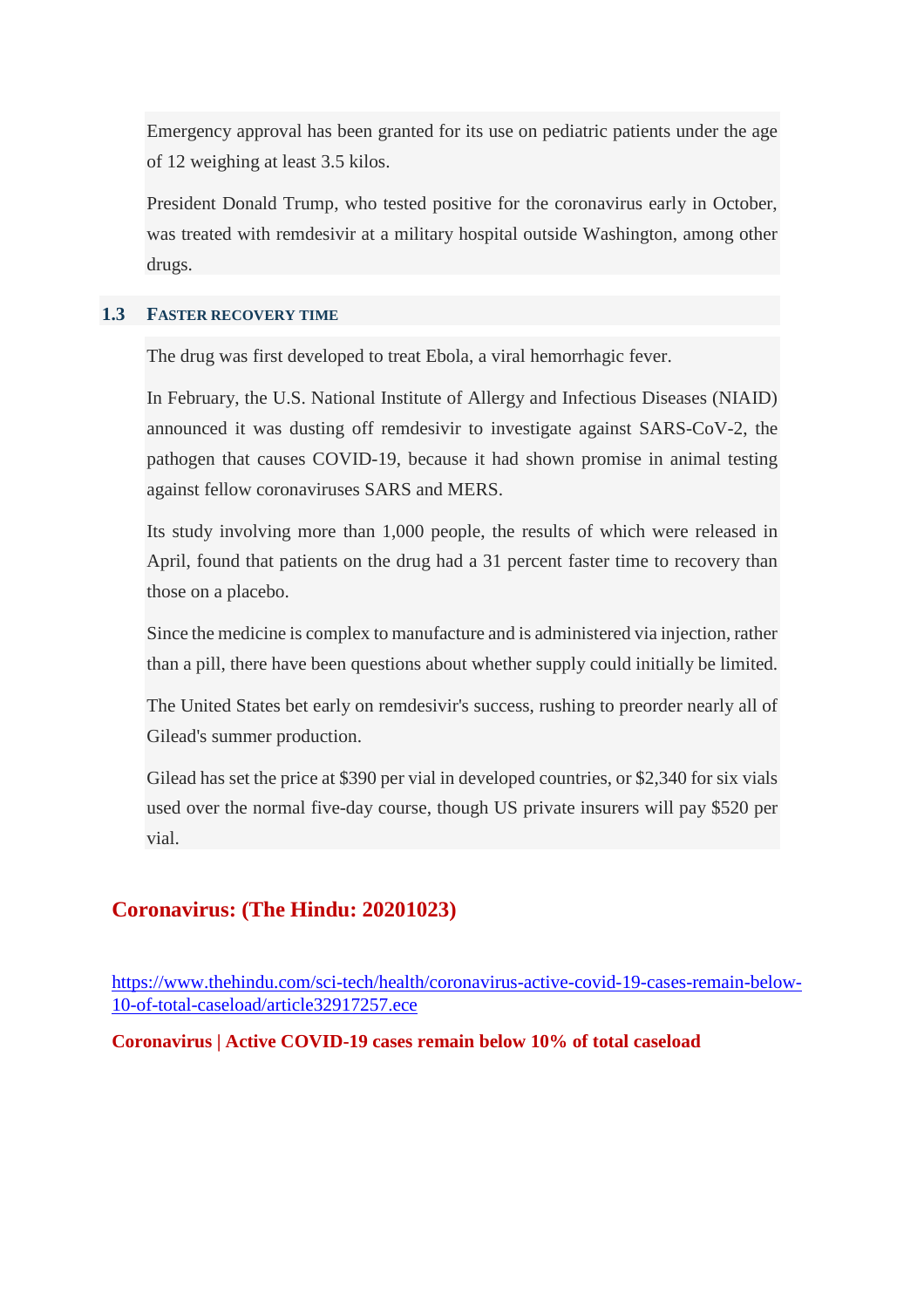# **1.4 THE DAILY POSITIVITY RATE HAS ALSO BEEN MAINTAINED AT LESS THAN 5% OVER THE PAST THREE DAYS.**

Active cases of COVID-19 in India have remained below 10% of the total caseload for the last three days suggesting that only 1 in 10 cases are active coronavirus patients, the Union Health Ministry said on Thursday.

The daily positivity rate has also been maintained at less than 5% over the past three days.

Also read: Coronavirus | 70% of COVID-19 fatalities in men, says Health Ministry

There are 7,15,812 active cases of coronavirus infection in the country which comprises 9.29% of the total caseload, the data stated.

"Registering another milestone, the daily positivity rate has also been maintained to less than 5 per cent over the past three days indicating that the spread of infection is being effectively contained through focussed strategies and actions of the Centre and the states and UTs," the Ministry said.

Also read: Coronavirus | Festive events only outside containment zones: Health **Ministry** 

The daily positivity rate is reported to be  $3.8\%$ .

"The decrease in the daily positivity rate is simultaneously mapped by the falling active cases, which continue to be under 7.5 lakh as on date," the Ministry said.

"India's trend of steadily decreasing active cases of coronavirus infections continues and they have sustained below 10% of the total caseload for the last three days suggesting only 1 in 10 cases are active COVID-19 patients across the country," the ministry said.

Also read: Coronavirus India lockdown Day 210 updates | October 22, 2020

The total recovered cases are close to 69 lakhs and exceed active cases by 61,58,706.

A total of 79,415 patients have recovered and discharged in a span of 24 hours whereas 55,839 infections were reported during the period. The national recovery rate has progressed to 89.20%, the ministry said.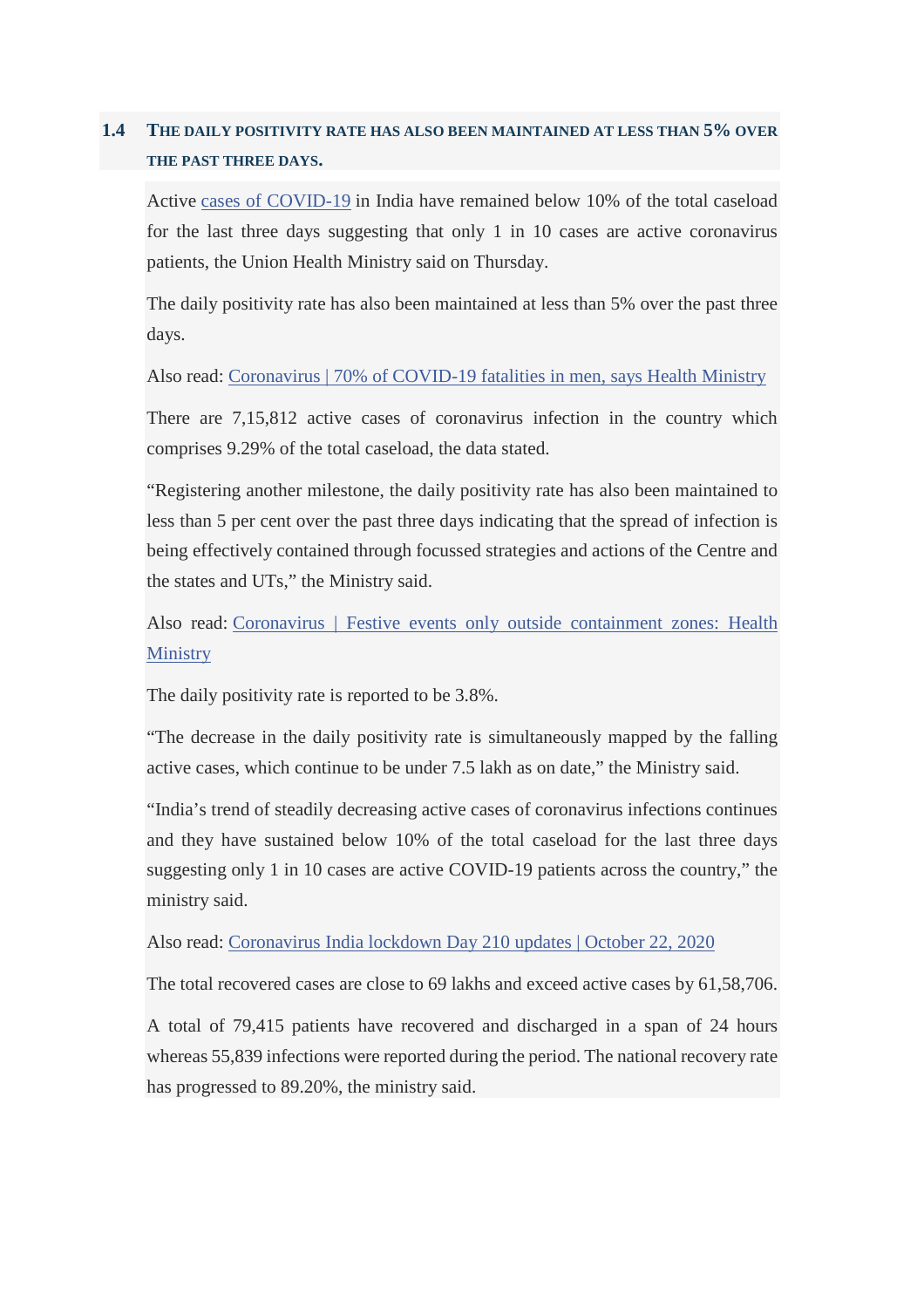Eighty-one per cent of the new recovered cases are observed to be concentrated in 10 states and UTs. Maharashtra has contributed more than 23,000 to the single day recovery.

A total of 55,839 new infections were recorded in a span of 24 hours, 78% of which are from 10 states and UTs. Maharashtra and Kerala are still reporting a very high number of new cases with more than 8,000 cases each followed by Karnataka with more than 5,000 cases. A total of 702 case fatalities have been reported in a span of 24 hours. Of these, nearly 82 per cent are concentrated in ten states and UTs.

More than 25% of new fatalities reported are from Maharashtra (180 deaths).

The COVID-19 caseload mounted to 77,06, 946 with 55,839 new infections being reported in a day, while the death toll climbed to 1,16,616 with 702 new fatalities, the data updated at 8 am showed.

# **Coronavirus: (The Tribune: 20201023)**

#### https://www.tribuneindia.com/news/health

IAVI, Merck KGaA, Serum Institute join hands to develop monoclonal antibodies for COVID-19

Non-profit scientific research organisation IAVI, vaccine major Serum Institute of India and global science and technology firm Merck KGaA have entered into an agreement to develop monoclonal antibodies to fight COVID-19 and to ensure their prompt and equitable global access.

The agreement is "to develop SARS-CoV-2 neutralising monoclonal antibodies (mAbs) coinvented by IAVI and Scripps Research as innovative interventions to address the COVID-19 pandemic", the partners said in a statement on Thursday.

The agreement builds on the advanced antibody discovery and optimisation expertise of International AIDS Vaccine Initiative (IAVI) and Scripps Research, and on Germany's Merck KGaA's and Serum Institute's significant capabilities in design and scale up of accelerated manufacturing processes for mAb production, it added.

If the SARS-CoV-2 neutralising antibody candidates being advanced through this partnership are shown to be efficacious in clinical trials, either as a single antibody or a potential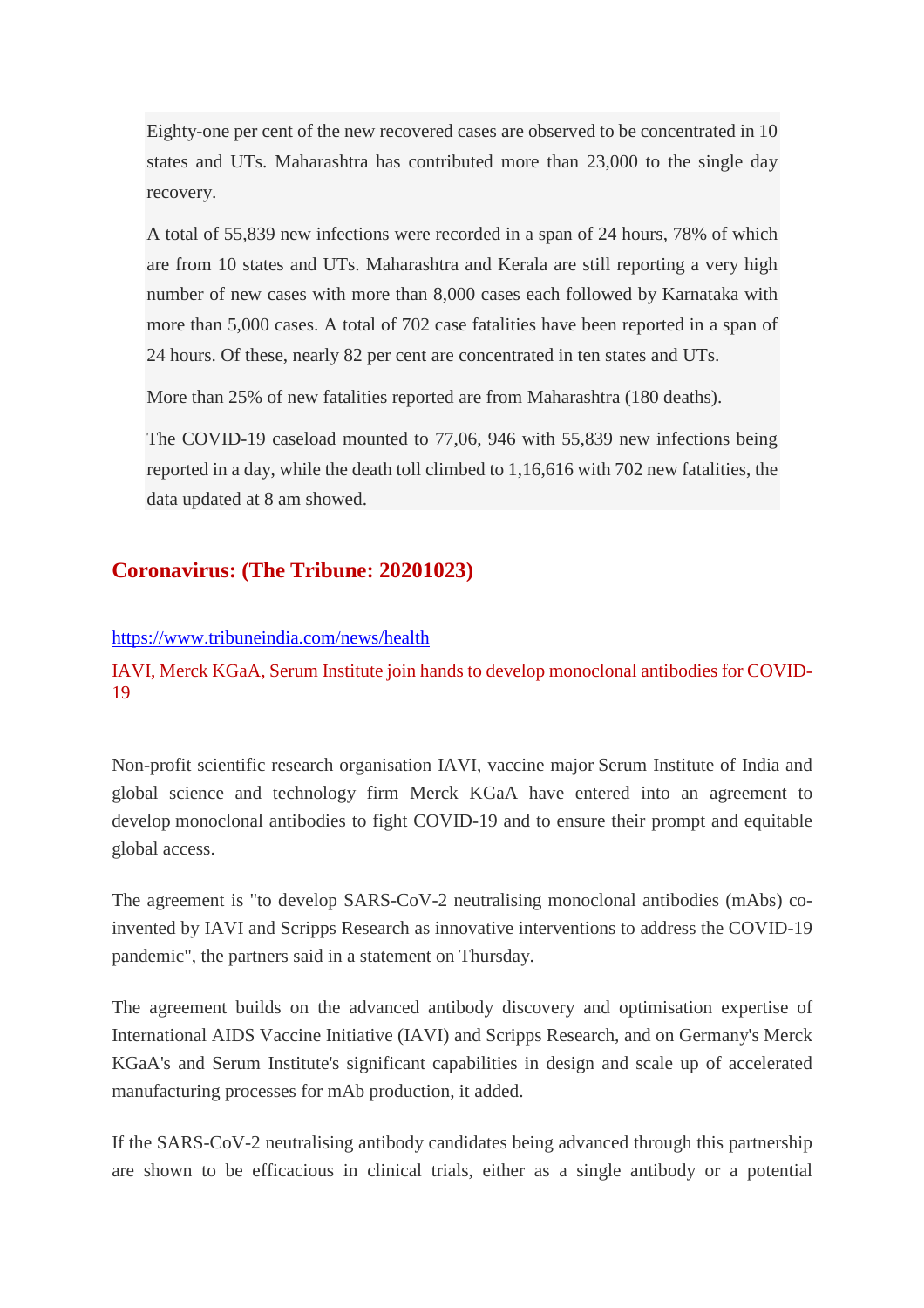combination of both candidates, Merck KGaA will lead commercialisation in developed countries, read the statement.

Serum Institute will lead global manufacturing as well as commercialisation in low and middlelow-income countries, including India, it added.

"We're acutely aware of the tremendous potential for monoclonal antibodies to be used in COVID-19 response. By combining the scientific achievements of IAVI and Scripps Research with our partners' development, manufacturing, and distribution expertise, we are hopeful that this partnership will result in globally accessible antibodies that are available to all who can benefit from them," said IAVI president and CEO Mark Feinberg. On the agreement, Merck KGaA vice chair of the executive board and deputy CEO Belén Garijo said: "Together with IAVI and Serum Institute, we look forward to demonstrating the potential application of these monoclonal antibodies in the management of COVID-19."

We share a common purpose to accelerate this promising science and deliver effective solutions that address global challenges presented by this pandemic, he added.

"I am extremely pleased that we have joined forces with IAVI and Merck KGaA, Darmstadt, Germany in the fight against COVID-19 with the aim of developing monoclonal antibodies for global access," said Serum Institute of India CEO Adar Poonawalla.

Under IAVI's agreement with Merck KGaA and Serum Institute, the partners will conduct an accelerated, integrated programme of preclinical and clinical research to evaluate the antibodies for treatment of COVID-19. A Phase I clinical trial is expected to start early in 2021, read the statement.

Should the mAb candidates being developed prove safe and efficacious, Merck KGaA and Serum Institute will help ensure that the therapy is rapidly and widely available and accessible, it added.

Joining the partners in this development effort are contract research and manufacturing firm Syngene International and bioengineering company ATUM, the statement added.

# **India's first precision stenting procedure saves woman's life (The Tribune: 20201023)**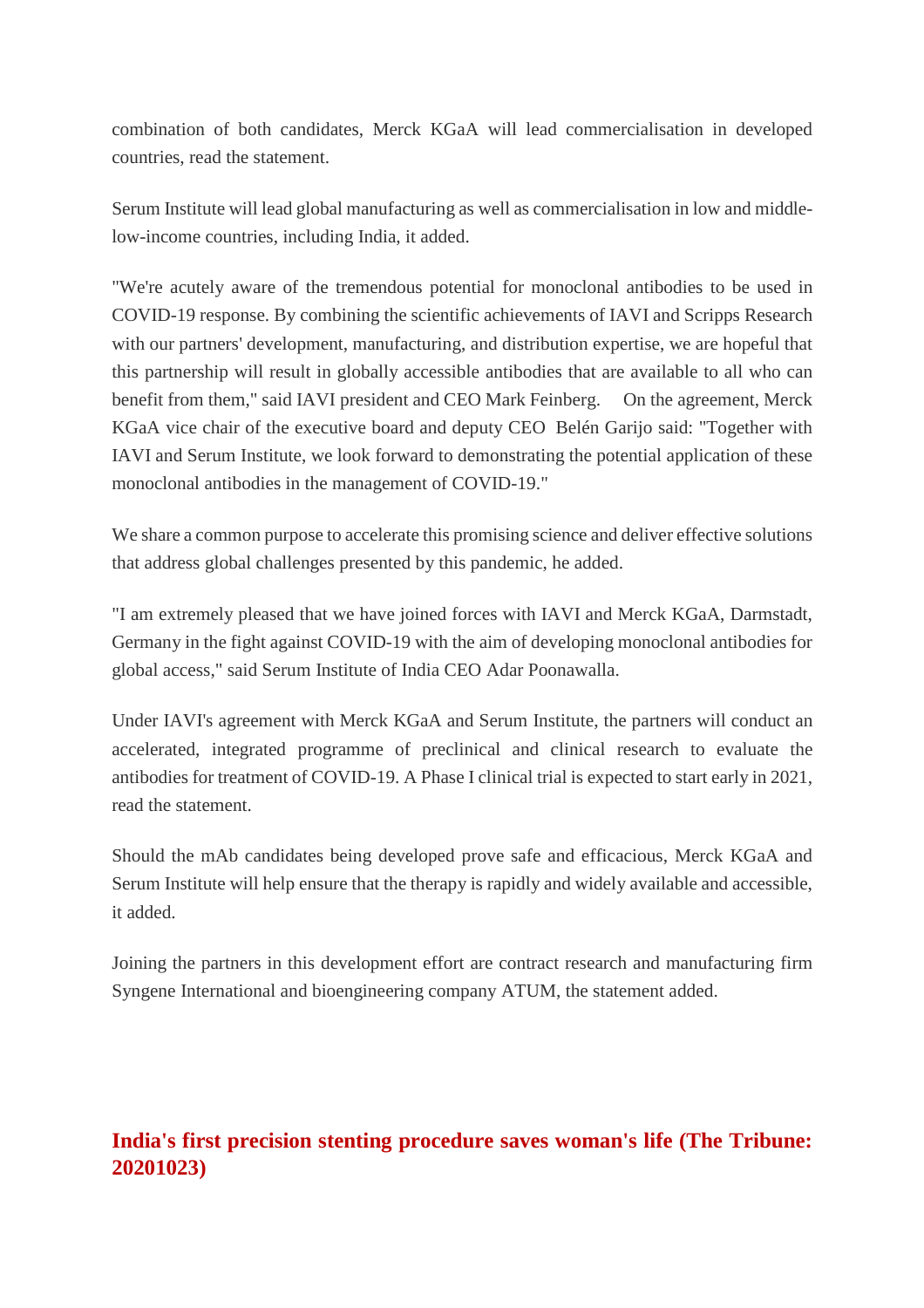https://www.tribuneindia.com/news/health/indias-first-precision-stenting-procedure-saveswomans-life-159565

Kamlesh (58), a diabetic patient with a history of chest pain, underwent a successful procedure of precision angioplasty with advanced Optical Coherence Tomography (OCT) imaging technique at a Delhi hospital. This came after a complex arterial blockage had caused a massive heart attack which could have been life threatening.

She is the first Indian patient to successfully undergo a stenting procedure using OCT imaging with Ilumen 4 trial. While coronary angioplasty remains the first line of treatment for such massive heart attacks, in synchronisation with the OCT technique, the precision of stenting has also improved the outcomes with a better quality of life in her case.

"The latest advancements are also helpful in determining the functional significance in some tricky situations which otherwise would be seemingly borderline lesions. Making use of Optical Coherence Tomography (OCT) techniques not only helps in treating the patients effectively, but also improves their quality of life," said Balbir Singh, Chairman, Cardiac Sciences, Max Hospital, Saket.

He added, "With the technical expertise available to us for such complex procedures, we have a success rate of over 95 per cent. This Ilumen 4 is an important and landmark study that will bring paradigm changes in the way stenting is performed in future. With lot of in-depth understanding, it could lead to much better outcomes in patients undergoing coronary stenting."

Modern advances made in the field of cardiology have assisted well in decision making and better treatment outcomes for patients with heart blockages and even end-stage heart diseases.

"Angioplasty for treatment of heart attacks saves lives by rapidly stopping a coronary blockage and re-establishing bloodstream to the heart. Patients undergoing angioplasty using OCT have a quicker recovery time and can get back to normal life within 2 days of the procedure. Apart from being the best treatment option for angioplasty also treats patients with serious coronary illness including acute heart attacks," added Singh. IANS

# **SARS-CoV-2**

**Spiraling pollution can have 'serious consequences' on SARS-CoV-2, may lead to 'higher mortality': AIIMS Director (New Kerala: 20201023)**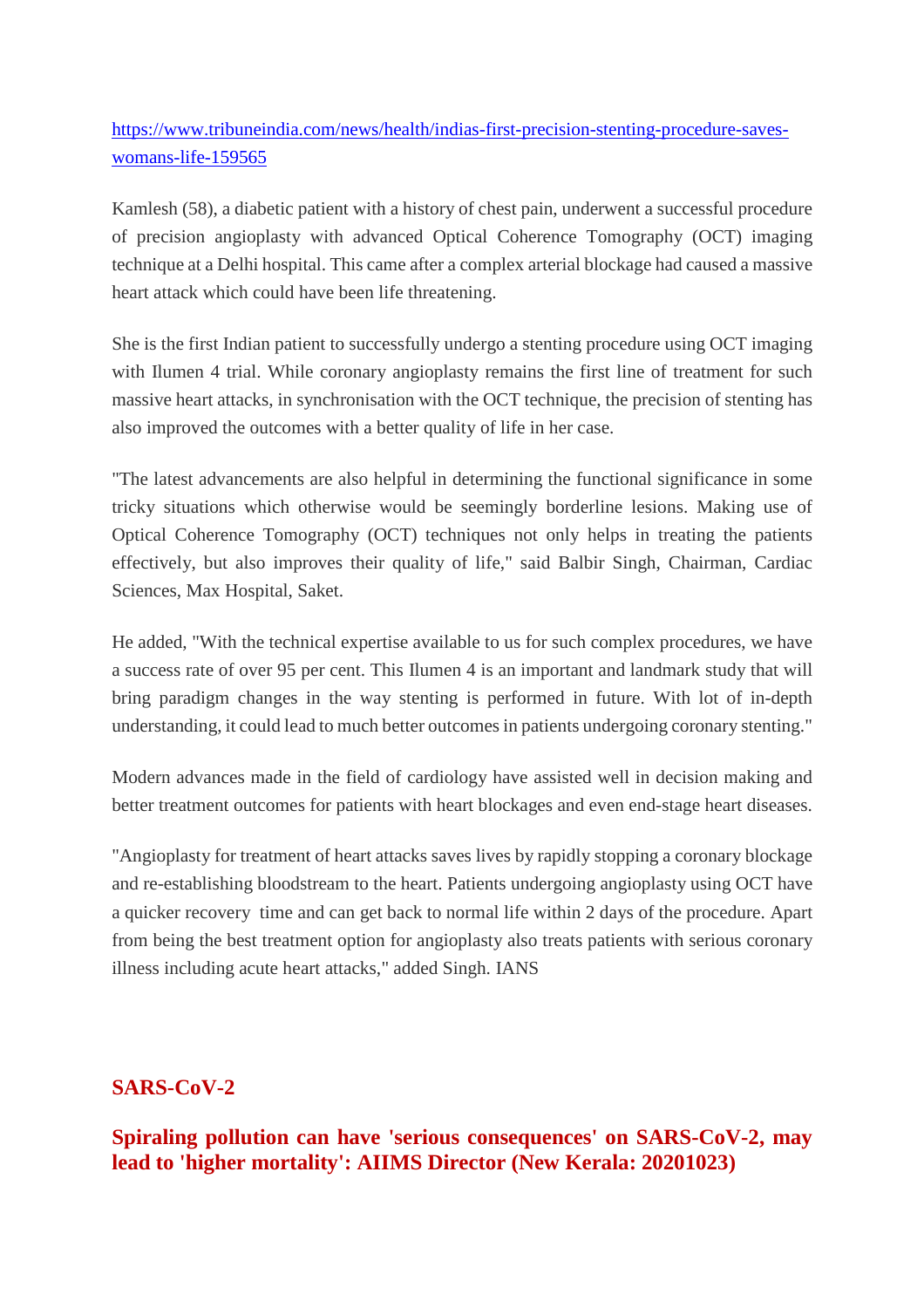https://www.newkerala.com/news/2020/186161.htm

By Joymala Bagchi, New Delhi [India], October 22: Rising air pollution combined with coronavirus infection and lung complications can possibly lead to serious consequences, and therefore, higher mortality, Dr Randeep Guleria, Director of the All India Institute of Medical Sciences (AIIMS).

Speaking with ANI, Dr Guleria stated that escalation of particulate pollution during the winter may not always be fatal but might have serious consequences, meaning that patients may need ICU or ventilator assistance, leading to higher mortality.

Experts broadly have sighted ample examples that identified that the number of all respiratory viruses shoot up during the winter months and have observed that SARS-CoV-2 is primarily a respiratory virus.

"Swine flu also shows a spike during winter months and it is likely that COVID-19 would also do the same. Coming to air pollution, there is data that shows air pollution may also lead to a higher prevalence of COVID-19. This is based on the study being done in the last few months in Italy and China," Dr Guleria said.

The study in Italy found a positive correlation between PM 2.5 concentration and higher deaths due to COVID-19.

"If people are inhaling pollutants into the airways, that itself causes airways inflammation and leads to worsening of underlying respiratory conditions. In such a situation, if people get Covid infection, they may have a more severe infection which might lead to higher mortality because of this combination," he said.

While explaining the correlation between rising cases, winter and air pollution, Dr Guleria said, "This is particularly related to two things. Firstly, due to the fall in temperature, viruses can survive for longer periods of time in the environment, unlike summer. Secondly, due to winter people tend to stay indoors, in crowded and poorly-ventilated rooms (to conserve heat) which maximises person-to-person spread of the virus."

With the Air quality Index (AQI) oscillating between 'poor' to 'very poor' category, it has already come under notice that coronavirus cases have started spiking in Delhi.

The Central Pollution Control Board (CPCB) in its latest bulletin (4 pm) on AQI, showed that with 296 and 215 index values in Delhi and Gurugram's, air quality rests in the poor category whereas in Faridabad, Ghaziabad, and Greater Noida it looms into very poor category.

# **Healthcare needs**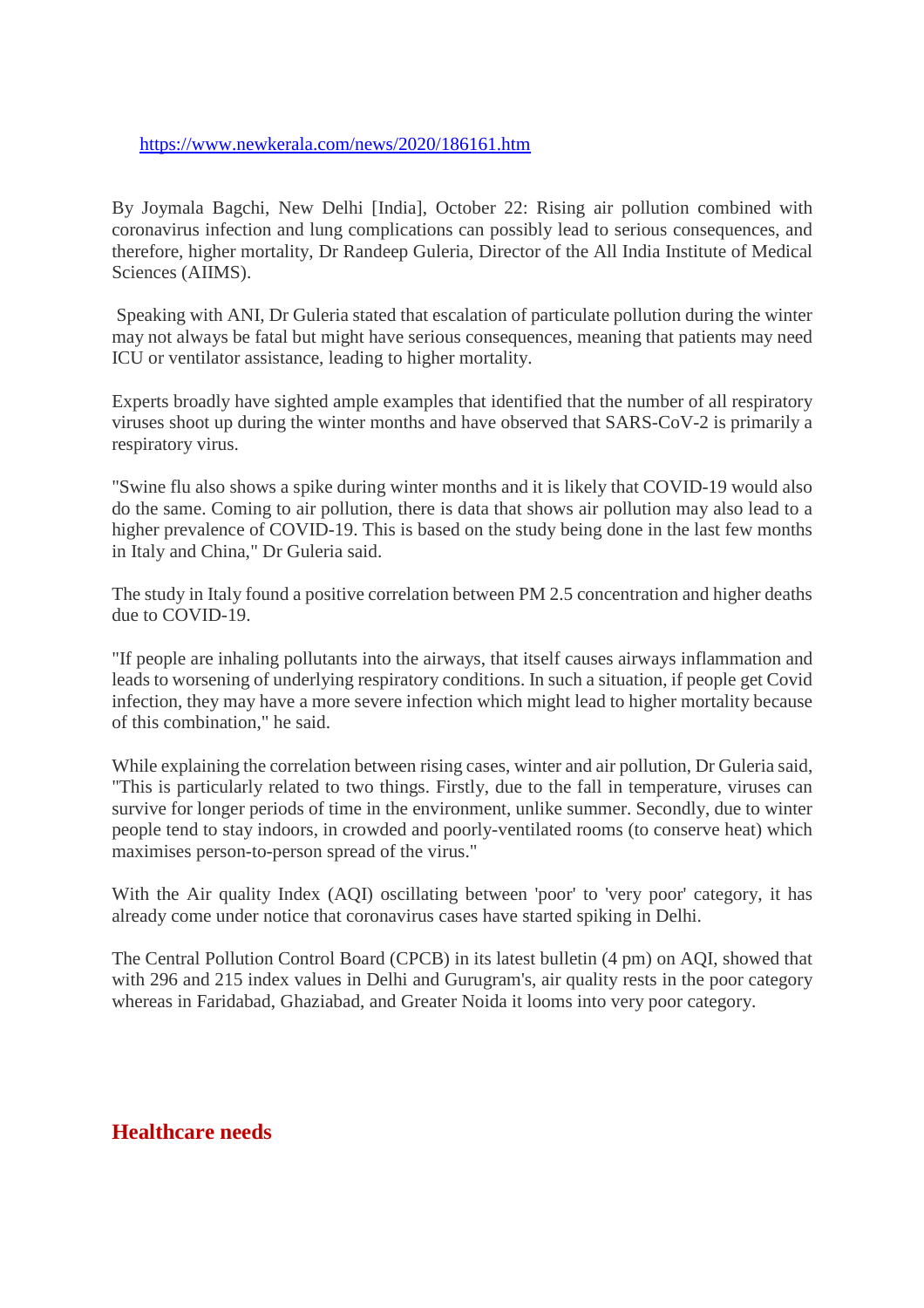# **COVID-19 interventions can cut virus infections, severe outcomes and healthcare needs (New Kerala: 20201023)**

#### https://www.newkerala.com/news/2020/185853.htm

Non-pharmaceutical interventions such as voluntary shelter-in-place, quarantines, and other steps taken to control the COVID-19 can reduce the peak number of infections, daily infection rates, cumulative infections, and overall deaths, a new study suggested.

The study was published in the journal PLOS ONE.

"High compliance with voluntary quarantine - where the entire household stays home if there is a person with symptoms or risk of exposure in the household - has a significant impact on reducing the spread," said Pinar Keskinocak, the William W. George Chair and professor in the H. Milton Stewart School of Industrial and Systems Engineering (ISyE) and director of the Center for Health and Humanitarian Systems at the Georgia Institute of Technology. "Shelterin-place (SIP) puts the brakes on the spread for some time, but if people go back to 'business as usual' after SIP, the significant impact is lost, so it needs to be followed up by voluntary quarantine and other physical distancing measures."

Utilising data from the state of Georgia, the study determined that a combination of nonpharmaceutical interventions, with various levels of compliance that change over time, could in some instances cut cumulative infections in half and reduce the peak number of infections to about a third of what could have been seen, "flattening the peak" to avoid overwhelming a state's healthcare system.

The study compared actual statistics to revised models of what could have happened in the state during the past seven and a half months without the physical distancing. As COVID-19 cases increase toward what may be a new peak this fall, the study could help public health officials evaluate the benefits of potential intervention strategies, for example, in the debate around K-12 school closure.

The study modelled the number of COVID-19 infections and resulting in severe outcomes, and the need for hospital capacity under social distancing, particularly, school closures, shelter-inplace, and voluntary quarantine.

"As one would expect, there is variation across the state in the observed data, which depends in large part on people's behaviours," said Nicoleta Serban, who is the Joseph C Mello chair and professor in ISyE. "For example, mobility increased faster in some counties compared to others, which is likely to be correlated with increased physical and social interactions, and therefore faster spread of the coronavirus."

The team, including Georgia Tech ISyE PhD students Buse Eylul Oruc and Arden Baxter, developed and used an agent-based simulation model to project the infection spread. "This is a sophisticated mathematical model which mimics what might happen in practice - under different scenarios - by capturing the progression of the disease in an individual, as well as the interactions between people in the household, in peer groups such as schools or workplaces, or in community groups such as grocery stores," Oruc said.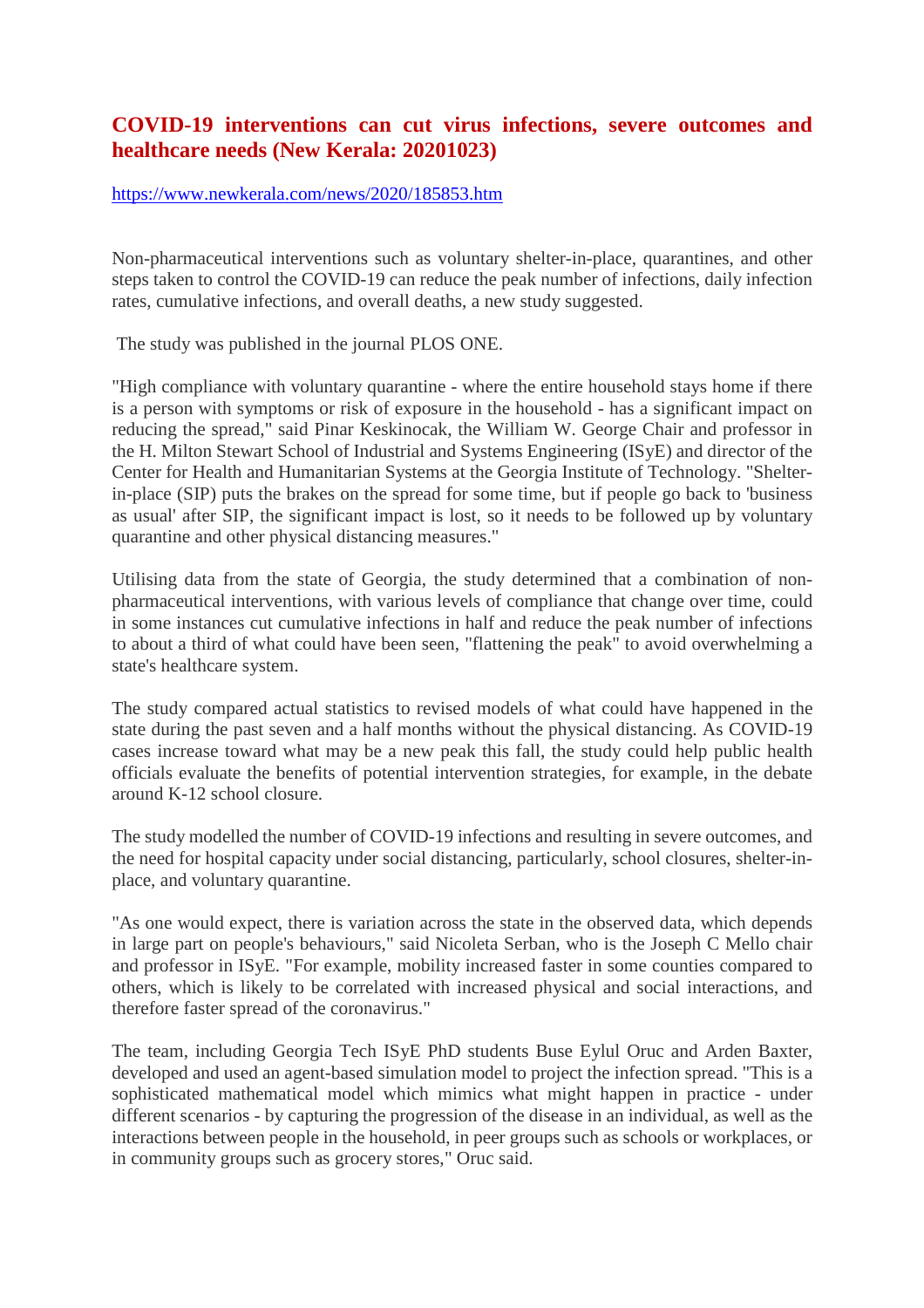The model utilises parameters specific to COVID-19 and data from Georgia on population interactions and demographics. The study covered a period starting February 18, evaluating different social distancing scenarios, including baselines in which no intervention would have taken place or the only intervention would have been K-12 school closure, comparing them to combinations of shelter-in-place and voluntary quarantine with different timelines and compliance levels.

Outcomes were compared at the state and community level for the number and percentage of cumulative and daily new symptomatic and asymptomatic infections, hospitalisations, and deaths; COVID-19-related demand for hospital beds, ICU beds, and ventilators.

The number of hospitalizations in Georgia turned out to be fewer than models last spring had forecast, but "models accurately predicted which hospital regions of the state that would have the largest gaps between the number of people with severe outcomes and available care capacity - and therefore face potential shortages of ICU beds, hospital beds, and ventilators," Baxter said.

The results suggest that shelter-in place followed by voluntary quarantine reduced peak infections to less than a third of what we would have seen if no intervention had taken place and to less than a half if only schools had been closed. The models predicted correctly that the interventions would delay the peak from April to sometime between late July to mid-September, reducing the daily strain on health care systems.

According to the study, increasing shelter-in-place duration from four to five weeks yielded between 2 per cent to 9 per cent and 3 per cent to 11 per cent decrease in cumulative infection and deaths, respectively. Regardless of the shelter-in-place duration, increasing voluntary quarantine compliance decreased daily new infections and cumulative infections by about 50 per cent. The cumulative number of deaths ranged from 6,660 to 19,430 under different scenarios.

As infection rates rise in the United States during late October, the study could help public health officials select the best techniques for addressing the viral threat. Georgia's total population is approximately 10.5 million, and Covid-19 related deaths have exceeded 7,600.

"The study further highlighted and quantified the impact of how compliance with public health measures impact infectious disease spread," Keskinocak said. "The takeaway message is that each of us has the power to control our health by making the right choices."

"As individuals and as a nation, we often expect technological or medical fixes or cures to health problems, whereas many of these problems, whether they are at the individual level or the public health level, are caused by or exacerbated by our choices and behaviours," Keskinocak said. "For many of them, we don't need a new fancy device, drug, or technology to make things better. As individuals, or households, or communities, we have the power and the responsibility to impact and improve our own health, and the public health, by making healthy choices."